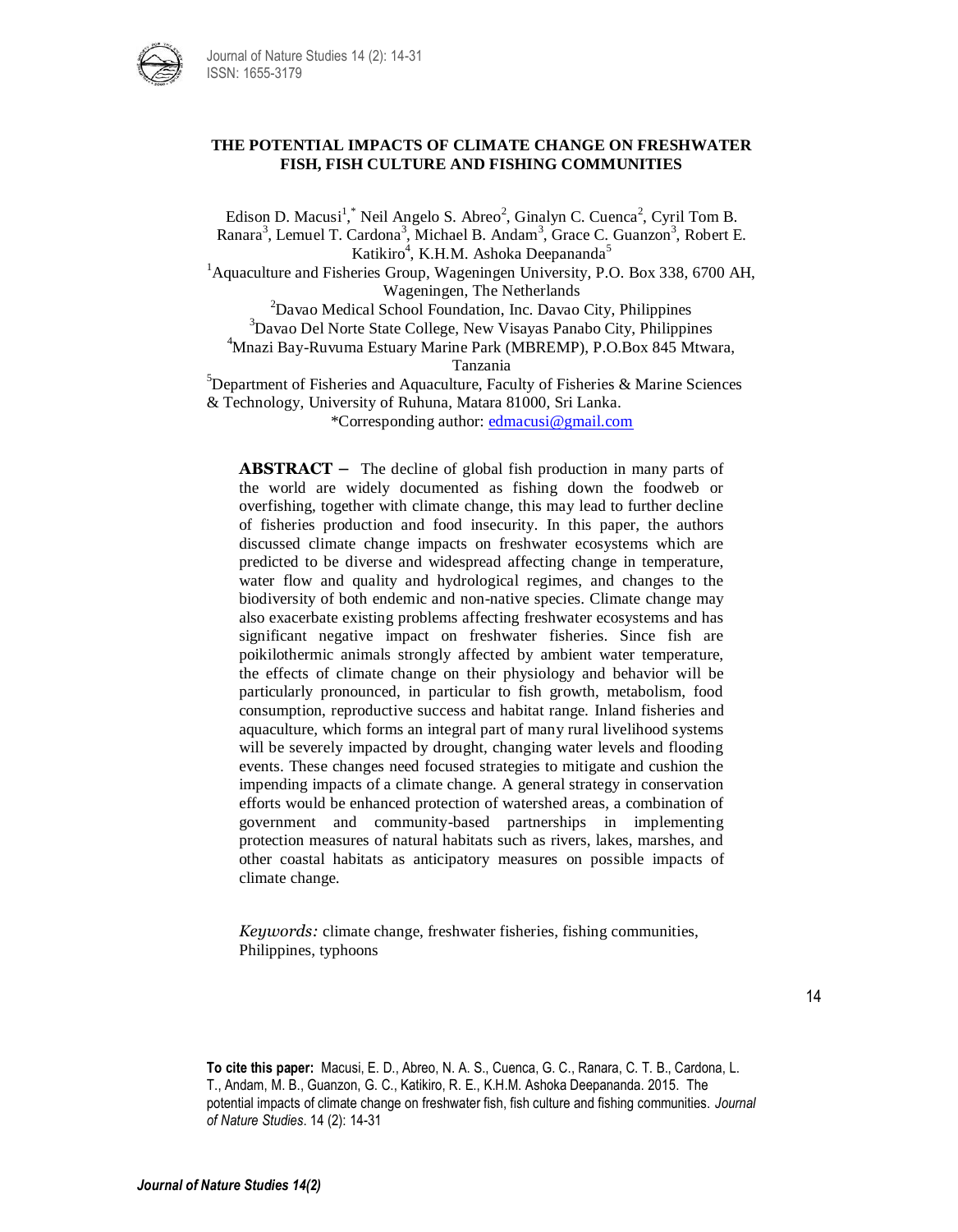#### **Introduction**

Growth in global fish production is mainly fuelled by fish culture of few major commercially valuable species in various parts of the world such as Atlantic salmon, catfish, various carp and tilapia species, shrimps, molluscs and seaweeds [\(FAO 2014\)](#page--1-0). The global decline in capture fisheries production has been debated and overfishing has been implicated as a major cause of the decline apart from pollution, rapid urbanization and high population growth rates that put pressure on the ecological services and functions of natural resources [\(Pauly and others 1998;](#page--1-1) [Pauly and others 2000;](#page--1-2) [Pauly and others 2002;](#page--1-0) [Vitousek and others 1997\)](#page--1-3). On top of this, the report of Intergovernmental Panel on Climate Change (IPCC 2007) recognizes that human induced warming temperature on lakes and rivers pose serious threats to various fish species and fish culture production [\(Cheung and others 2009;](#page--1-2) [Cheung and others](#page--1-0)  [2010;](#page--1-0) [Ficke and others 2007\)](#page--1-3). With climate projections of warm ocean, acidic waters, and species range redistribution the climate change effects on freshwater ecosystems are not that far different, with alterations to water temperature, water flow and hydrological regimes, modifications to water quality, toxicity and changes to the relative success of non-native species [\(Moyle and others 2013;](#page--1-4) Schindler [2001;](#page--1-5) [Sharma and others 2011\)](#page--1-6). This may also exacerbate problems affecting freshwater ecosystems which has significant negative impacts on freshwater fisheries. Since fishes are poikilothermic animals affected strongly by ambient water temperature, the effects of climate change on their ecology and behavior are likely to be particularly pronounced and widespread, with changes to temperature regimes being of fundamental importance [\(Baisez and others 2011;](#page--1-7) [Sfakianakis and others 2012;](#page--1-8) Shanley and [others 2014\)](#page--1-9). Observed global temperature readings among the world's meteorological stations show that there is increasing trend which has been positively identified to be related to global  $CO<sub>2</sub>$  emissions, primarily from electricity, heating and transportation sectors (IPCC 2007; [Pilli-Sihvola and others 2010;](#page--1-10) [Wright and Fulton 2005\)](#page--1-11). Inland fisheries which are artisanal fisheries will be particularly affected by changing water levels and increasing incidence of dry spells as well as flooding events (Katikiro and Macusi 2012; [Xenopoulos and others 2005\)](#page--1-12). This further hinders our ability to make predictions about changing temperatures, precipitation patterns, and seasonal variability. A significant climatic shift, such as decrease in rainfall levels and change in seasons will affect freshwater fish communities thereby affecting fisheries production.

Climate change impact on various fish species will include species range expansion or decrease of habitat area through a number of mechanisms, with temperature having a dominant effect among various environmental factors but which may not necessarily operate independently with the possibility of synergy or interactions between factors being certain [\(Daw and others 2009;](#page--1-7) [Pörtner and](#page--1-3)  [Farrell 2008\)](#page--1-3). In general, the effects of climate change on freshwater ecosystems and associated human communities are already presented in literature [\(Deepananda and Macusi 2012;](#page--1-13) Katikiro and Macusi 2012; [Schindler 2001\)](#page--1-5). For the purpose of this review, the focus is on the current effects of climate change on freshwater fish, culture-based fisheries and fish farming communities of aquatic ecosystems (e.g. rivers and lakes) and their effects on ecological services provisioning of these freshwater ecosystems and adaptation to these effects.

## **Materials and Methods**

A systematic review of climate change effects on aquatic ecosystems, freshwater in specific to deduce the predicted changes and associated outcomes are presented. Through literature search in google scholar and other online sources, information was searched under the following general keywords: climate change, freshwater fisheries, freshwater fish production, fish farming, and response to changes.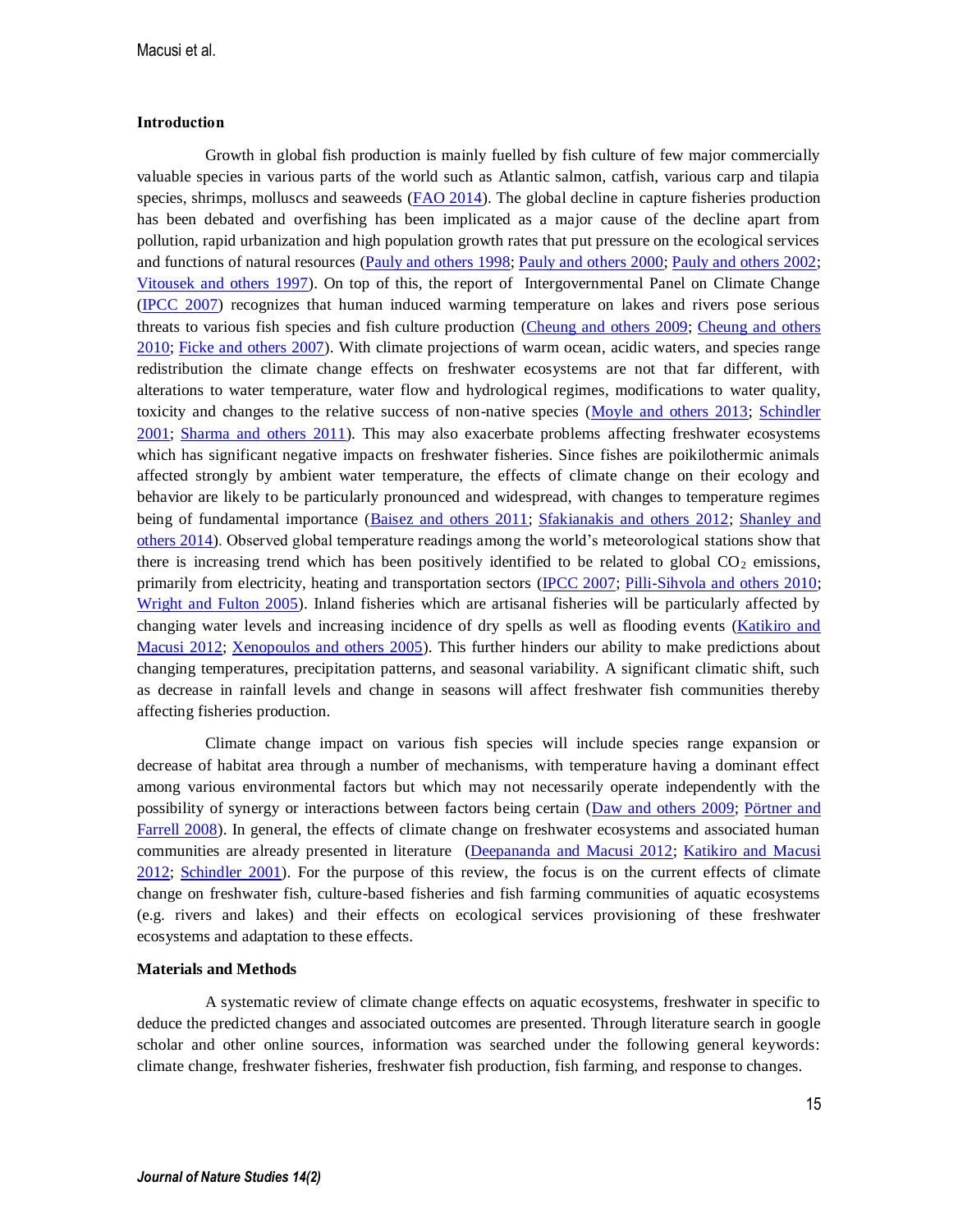#### **Results and Discussion**

### **Impacts on freshwater finfish**

Fish is critically important for food security and wellbeing of human population [\(Béné and](#page--1-4)  [others 2015\)](#page--1-4). The global fisheries production in 2012 was 158 million metric tons, of this, capture fisheries production contributed 91 million metric tons, and aquaculture produced the remaining 67 million metric tons [\(FAO 2014\)](#page--1-0). In most debates about food security issues, sometimes fish production is left out and undiscussed, however essential it is for livelihood and food security of millions of women and men in low income families [\(Allison 2011;](#page--1-14) [Béné and others 2015\)](#page--1-4). In terms of utilization of fisheries production, 86% (136 million tons) was utilized for human consumption while the rest, 14% (21.7 million tons) was used for non-food purposes for instance in fish meal and fish oil or ornamental purposes (FAO 2014). For the utilization as human consumption, about 61 million tons of the global fish production was utilized as a live/fresh/chilled food fish in developing countries and about 1 million tons was used in developed countries (Figure 1; FAO 2014). Most of these food production come from aquaculture production which has been termed as blue revolution with capture fisheries stagnating at 91 million metric tons, it is now contended that fish production through culture of bivalves, crustaceans, fish and seaweeds will help sustain billions of humanity in the years to come [\(Duarte and others 2009\)](#page--1-15). In terms of frozen fish, about 27 million tons was utilized in developing countries and 13 million tons in developed countries. The per capita fish consumption of the world increased from 9.9 kg in the 1960s to 17.0 kg in 2000 and 18.9 kg in 2010 and 19.2 kg in 2012, proving that fish food is now the highest animal protein source among the poor, income-wise but food deficient [\(Béné and others 2015\)](#page--1-4). In Southeast Asia, this increased from 12.8 kg in 1960s to 33.4 kg in 2010 or about two-thirds (FAO 2014). Given this great dependence on fish food consumption, it is critical to look at the possible impacts of climate change and to have new perspectives on which of the fisheries could be vulnerable and what measures can be used to mitigate its effects.



Figure 1. Utilization of world fisheries production between developed and developing countries (source: FAO 2014).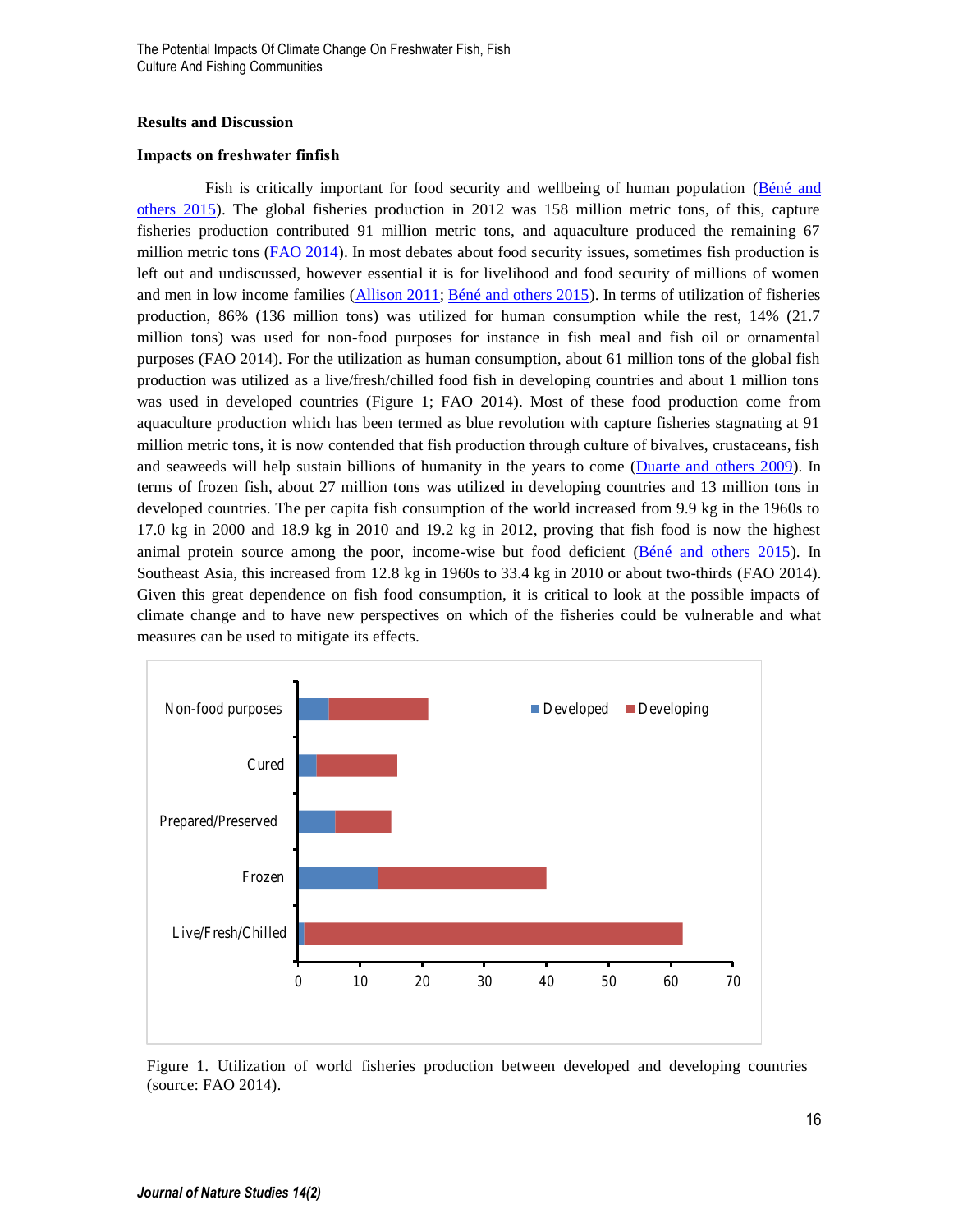Significant variations in climate on inter-annual and decadal changes of time scales can cause notable changes in distribution of fish, mediate their reproduction success, recruitment, survival and growth (Deepananda [and Macusi 2012;](#page--1-13) [Perry and others 2005\)](#page--1-16). In many cases, streams, rivers and lakes may experience reduction in biodiversity of its fish population due to eutrophic conditions and temperate areas will experience shifts from cold adapted species to cool and warm adapted species (Buisson and [others 2010;](#page--1-17) Zafaralla and others 2005). Collectively, these effects can alter availability of fish with consequences that will impact millions of people engaged directly with fishing and would significantly limit the availability of fish for food and income (McClanahan and others 2015[; Tirado and others 2015\)](#page--1-18)

Further, the combination of rising sea-level, changes in precipitation, intensive agriculture and aquaculture methods, stream channelization, dam catchments and rapid urbanization and population growth in many countries of the world may likely have major impacts on the functioning of lakes and river systems as fish shelter and nursery grounds [\(Pringle 2000;](#page--1-19) [Rosenberg and others 2000;](#page--1-20) [Vörösmarty](#page--1-21)  [and others 2000\)](#page--1-21). The direct effects on distribution and availability of fish, are not the only ways in which change in climate will affect freshwater fish and eventually their abundance. The indirect effects of climate change may also include geomorphological alterations of lake and river systems due to nutrient run off, mine extraction wastes (toxicity) that lead to eutrophication, acidification, salinization, chemical pollutants and biological invasions [\(Abreo and others 2015;](#page--1-22) Liu and others 2015). Rapid urbanization and high population growth rates near lakes and rivers for instance can put excessive amounts of fertilizer and pollutants into lakes used for fish culture such as tilapia and milkfish [\(Vista and](#page--1-23)  [others 2006;](#page--1-23) Zafaralla and others 2005). Chemical pollutants like methyl mercury for example maybe released from mine extraction wastes or the construction of reservoirs which can last for 2-3 decades in the water and transferred by plankton and fish to humans through consumption (Rosenberg and others [1997\)](#page--1-7). Many components of climate change and its synergistic effect with other anthropogenic stressors are expected to have strong indirect effects on the survival of freshwater fish species through modification of the habitats like dam constructions that may facilitate genetic isolation of the species through habitat fragmentation as well as lead to destruction of riparian habitats and floodplains [\(Pringle](#page--1-19)  [2000;](#page--1-19) [Pringle 2001;](#page--1-12) [Richter and others 1997;](#page--1-24) [Rosenberg and others 2000\)](#page--1-20). The construction of dams can interfere with the fish routing systems by suppressing their olfactory instincts which are responsible for their homing instincts [\(Eissa and Zaki 2011\)](#page--1-25). As a result this will further erode the biodiversity of fish species living in many small streams, rivers and catchment areas in the wild as dam constructions have been known to be primary destroyers of aquatic habitat and fisheries and extinction of species [\(Postel and](#page--1-26)  [others 1996;](#page--1-26) [Richter and others 1997\)](#page--1-24). Another problem posed by dams include exposure to predators not normally met by the fish in a fast moving body of water and slow or weak species may be in danger of predation [\(Francisco 2004\)](#page--1-21). Other effects include mismatch of food, habitat and mates as the fish will be placed in a newer environment not previously inhabited [\(Rosenberg and others 2000\)](#page--1-20).

Other studies focused on investigating current patterns of range shifts in species distribution demonstrating that fish species and invertebrates are notably affected by environmental factors (Cheung [and others 2009;](#page--1-2) [Cheung and others 2012;](#page--1-18) [Parmesan and Yohe 2003;](#page--1-27) [Perry and others 2005\)](#page--1-16) and this impacts on abundance of fish species as affected by changes in temperature and acidification [\(Hoegh-](#page--1-28)[Guldberg and others 2007;](#page--1-28) Hughes and others 2007[; Metzger and others 2007;](#page--1-7) [Pörtner and Farrell 2008;](#page--1-3) [Pörtner and Peck 2010\)](#page--1-29). Fish for instance may thermoregulate by selecting thermally heterogeneous microhabitats but they are constrained by the range of temperatures in their environment [\(Nielsen and](#page--1-17)  [others 1994\)](#page--1-17) because biochemical reactions vary as a function of body temperature affecting fish physiology growth rate, metabolism, food consumption, reproduction and activity

17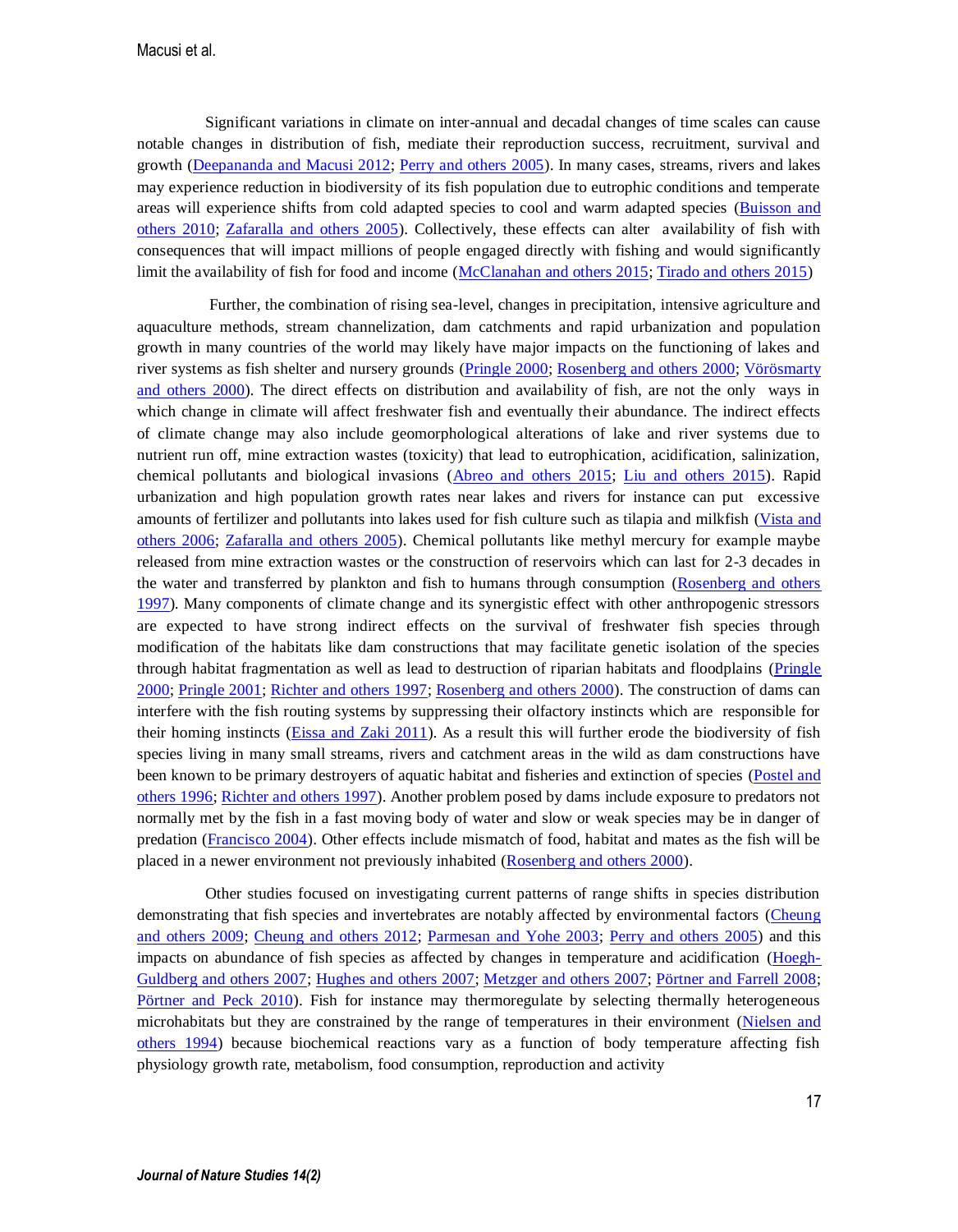[\(Ficke and others 2007;](#page--1-3) [Pörtner and Farrell 2008\)](#page--1-3). An increase in temperature will also facilitate decreased absorption of dissolved oxygen in rivers and lakes thereby indirectly affecting phytoplankton and zooplankton abundance which are the nutritional backbone of many fish [\(Eissa and Zaki 2011\)](#page--1-25). These changes in dissolved oxygen levels will depend on ambient temperature, biological oxygen demand and wind mixing which may decrease or enhance stratification. This condition is known to occur in Taal Lake in the Philippines and in Lake Victoria in Africa with the low levels of oxygen due to hypoxic conditions; this leads to fish kills as hydrogen sulfide is released from the bottom water owing to too much nutrients [\(Ochumba 1990;](#page--1-30) [Vista and others 2006\)](#page--1-23). The fluctuations in temperature and rainfall changes may also favor shifts in phytoplankton compositions which could have negative impacts on fish culture [\(Siringan and others](#page--1-2) 2008). In addition the projected changes in temperature and rainfall patterns may interfere in proper provisioning of lakes and rivers which could cause new patterns of recruitment, distribution of species and directly affecting their survival [\(Cline and others 2013;](#page--1-31) [Munday and others](#page--1-13)  [2009;](#page--1-13) [Ranåker and others 2012\)](#page--1-32). For instance temperature fluctuations during early fish development may produce different skeletal deformities and higher temperatures may also lead to feminization of fish populations , which will ultimately affect breeding success and will result to extinction of certain species [\(Eissa and Zaki 2011\)](#page--1-25). Current changes in temperature will also result to increase in anoxic areas in crater lakes and degradation of fish habitat [\(Ficke and others 2007;](#page--1-3) [Vista and others 2006\)](#page--1-23). All of these point to the issue that climate change is not a country issue but more of a transcontinental issue that would best be addressed by all countries concerned because of the catastrophic consequences of climatic change [\(Eissa and Zaki 2011\)](#page--1-25).

#### **Impacts of climate change on culture based fishery**

The development of a culture-based fishery is based on physical and biological aspects of the water bodies used for culturing (rainfall patterns in the area, depth and water flow), socio-economic conditions of fish farmers, stakeholders and the condition of the communities that live in the vicinity [\(Cochrane and others 2009;](#page--1-29) [Daw and others 2009\)](#page--1-7). In addition to these aspects, there are other physical (seasonal flow, nutrient discharge to river, rate of erosion, salinity, temperature) and biological factors (fish and phytoplankton biodiversity and abundance) that influences lake or reservoir changes due to climatic change [\(Azanza and others 2006;](#page--1-33) [Chang and others 1992\)](#page--1-1). These factors which include heavy precipitations and rapid evaporations that changes the depth and surface area of the reservoir are important for determining the water retention period [\(Strzepek and Smith 1995\)](#page--1-34). Culture based fishery solely depend on the normal pattern of biological and physical factors, and therefore, indigenous knowledge of the culture system plays a vital role in this context.

However, unpredictable climatic change can completely destroy a culture-based fishery given a rapid evapotranspiration rate [\(Guerrero 1999;](#page--1-11) Jacobs 1992). An increased evapotranspiration could reduce water volume and quality of habitat available for fish during longer dry season increasing salinity levels and affecting culture periods [\(Ficke and others 2007\)](#page--1-3). Moreover a higher temperature would also mean longer thermal stratifications particularly in lakes, dams, channels, lagoons and rivers used for culturing fish like tilapia or milkfish and this leads to growth of unfavorable algal assemblages (Azanza [and others 2006;](#page--1-33) [Vista and others 2006\)](#page--1-23). This shift in phytoplankton composition negatively impacts aquaculture activities as this newer algal assemblage (e.g. *Anabaena spp., Prorocentrum minimum*) may produce alkaloids toxic to fish or their prey items leading to less food available to fish and the bloom can lead to hypoxic conditions in the culture environment [\(Azanza and others 2006;](#page--1-33) [Azanza and others 2005;](#page--1-35) [San Diego-McGlone and others 2008;](#page--1-36) [Vista and others 2006\)](#page--1-23).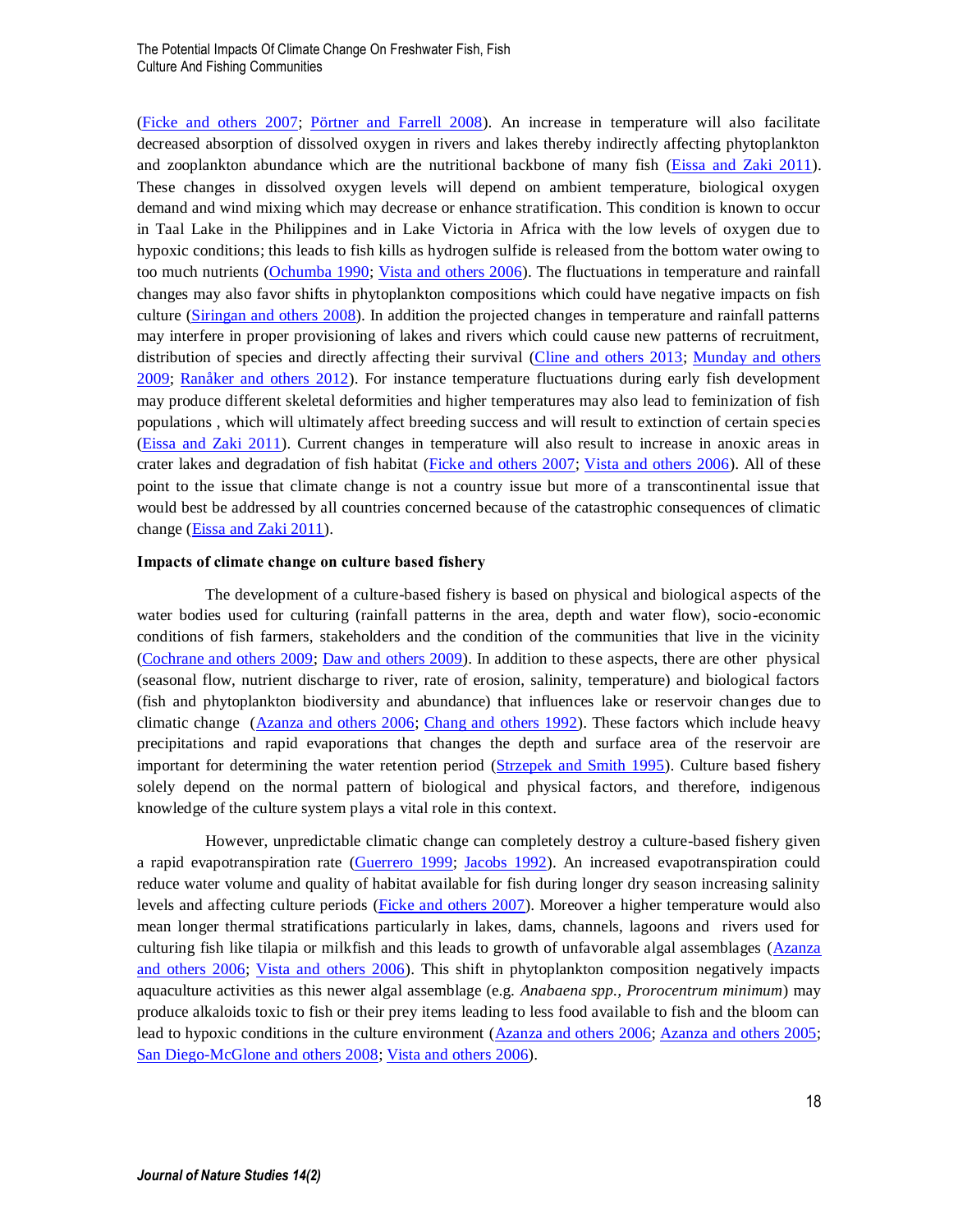In the Philippines, heavy rains coincide with release of elevated nutrient levels, suspended solids and chlorophyll *a* stored in bottom water of channels and lakes used for milkfish and tilapia aquaculture, causing an overnight phytoplankton blooms that lead to fish kills [\(Azanza and others 2006;](#page--1-33) [San Diego-](#page--1-36)[McGlone and others 2008\)](#page--1-36). Heavy rains can also generate floods and storm surge causing reservoirs to over flow, which could cause stocked fingerlings to escape from their fish holding tanks facilitating non - native species introductions [\(Copp and others 2007;](#page--1-19) [Cunico and Vitule 2014\)](#page--1-37). Extended drought periods are also a natural hazard that can affect culture-based fisheries, shortening the water retention period and increasing temperature of the water which may facilitate disease spread among intensively cultured fish [\(Hoegh-Guldberg and others 2007\)](#page--1-28). Fish cultures located in water bodies that mainly receive seasonal water from monsoonal rains are more susceptible to unpredictable drought periods compared to those located in upstream of rivers [\(Allison and others 2005\)](#page--1-38). Heavy evaporation during drought period may also increase the trophic state of a reservoir and thereby affecting the productivity of the lake or reservoir and the fish which may lead to regime shifts due to high nutrient environment (Carpenter and others [2008\)](#page--1-39).

The most sensitive and easily affected aspect of culture-based fishery is fingerling production because culture-based fisheries are greatly dependent on seasonal rains that fill reservoirs during periods of monsoonal rains [\(Cochrane and others 2009\)](#page--1-29). The composition of carp species used to stock in waterbodies depends on the availability of fingerlings which are produced mainly through artificial insemination. If monsoonal winds become erratic in patterns in the coming years, this may greatly affect the production and availability of fingerling stocks [\(Capili and others 2005\)](#page--1-40).

The produced fingerlings should be stocked in seasonal and perennial reservoirs at high time to recapture them after growth. Therefore, fingerling production in hatcheries should start at least two months before the monsoon rains. However, present climate changes have affected the reservoirs through changing rainfall and drought patterns and reservoir filling will not proceed with the breeding seasons of the brood stock [\(Eissa and Zaki 2011\)](#page--1-25). Drought prone regions affected by water availability will negatively impact farmers who rear fingerlings as they will not be able to sell them during the drought years when reservoirs do not fill. Due to climatic change, considerable degrees of risks and uncertainties are involved at virtually every stage of developing a culture-based fishery ranging from production of seed in hatcheries and stocking to harvesting and marketing.

Moreover, with water supply projected to be under stress and extreme weather events increasing in frequency, aquaculture equipment and finfish production in deltaic regions can be obliterated by typhoons or cyclones artificially increasing the costs of production (Lamberts and Kummu 2008; Le and others 2014[; Murty and others 1994;](#page--1-41) [Shelton 2014\)](#page--1-27). Siltation caused by floods tend to clog rivers, lakes, drainage systems, reservoirs, dams, irrigation canals and other inland bodies of water which reduces the viability of water resources for economic activities such as fishing, aquaculture, water storage, irrigation, water recreation and water transportation [\(Faustino-Eslava and others 2013;](#page--1-10) Israel and Briones 2012). These may lead to spread of invasive species and spread of pathogens to higher latitudes, in the open ocean, coastal areas and in the riparian and lakes environment with potentially catastrophic consequences on the affected ecosystems [\(Ambrogi 2007;](#page--1-42) [Frenot and others 2005\)](#page--1-26). For instance the introduction of these invasive species may cause extirpation of native species through a more aggressive and competitive behavior than those previously in the lake or river e.g. Nile perch, zebra mussel and rainbow smelt [\(Sharma and others 2011;](#page--1-6) [Simon and Townsend 2003](#page--1-43) ). On the other hand, some expected positive changes will be increase in growth rates and food conversion efficiencies, longer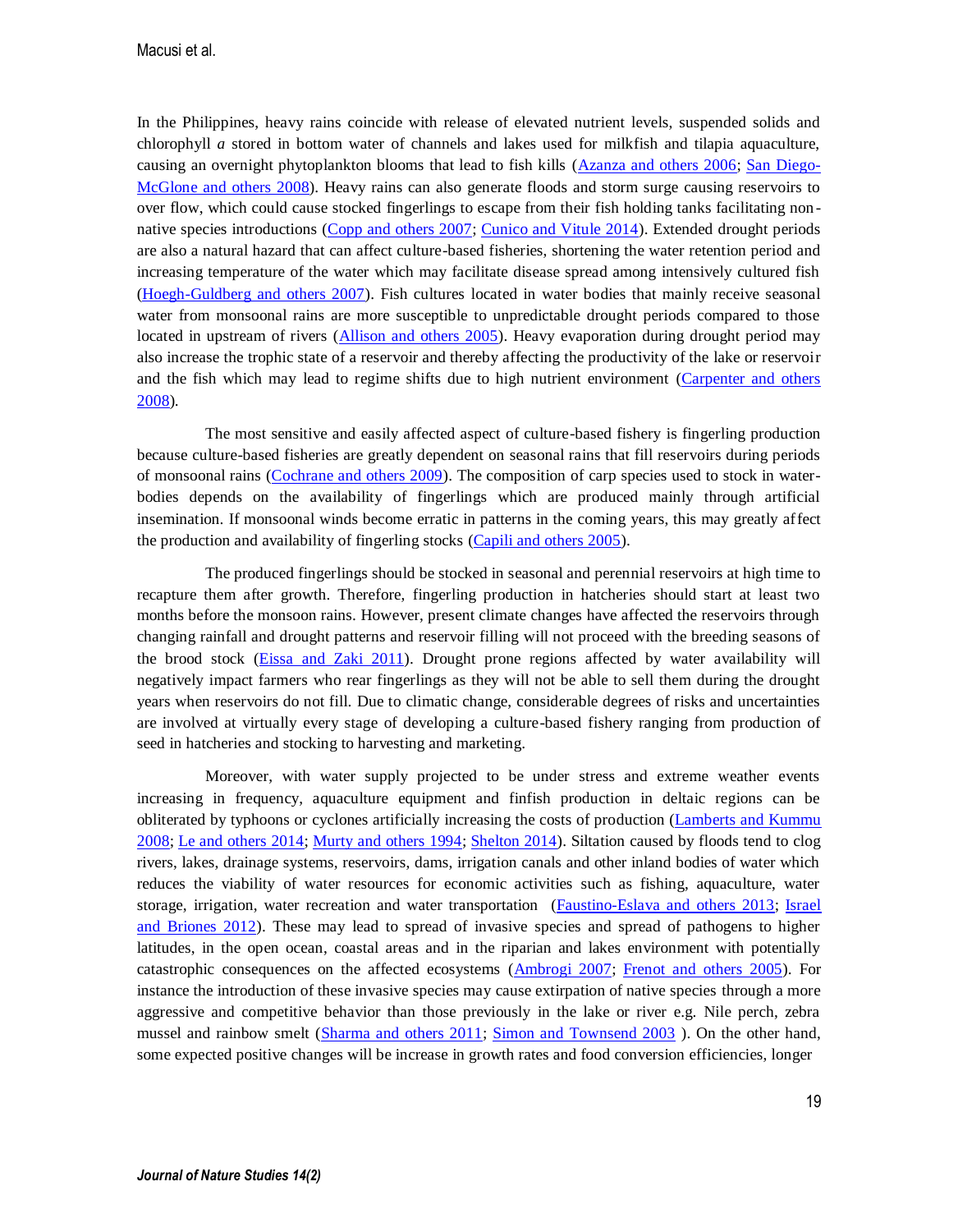growing season, range expansion, and the use of new areas for aquaculture [\(Buisson and others 2008;](#page--1-30) [Crozier and others 2008;](#page--1-44) [Shelton 2014\)](#page--1-27).

Some arising concerns are possible catastrophic combination between climatic forcing and local stressors on communities which exacerbates the present problems of nutrient run-off, chemical pollution, forest clearing for plantations and destruction of mangrove habitats and water impounding operations [\(Abreo and others 2015;](#page--1-22) [Cuenca and others 2015;](#page--1-45) [Falkenberg and others 2013;](#page--1-46) [Ghedini and](#page--1-47)  [others 2013;](#page--1-47) [Rosenberg and others 2000\)](#page--1-20). There are for instance typhoons impacting the present aquaculture facilities in the Bengal region as well as in low lying coastal Vietnam and the Philippines. This dumps water that will swamp fish cages, net pens and other aquaculture structures which inadvertently introduce exotic species that displaces valuable species [\(Copp and others 2007;](#page--1-19) [Cunico and](#page--1-37)  [Vitule 2014\)](#page--1-37).

### **Impacts of climate change on fishing communities**

Fishers which are highly vulnerable to the effects of climate-induced changes to their only resource, fish, fundamentally affecting their livelihoods (Macusi and others 2011; [SEI 2003\)](#page--1-17). It is estimated that food insecurity affects more than 795 million people in the world and about 780 million of that are from developing countries which mean that food security is a notable issue that remains to be addressed in different levels by policy and decision makers [\(FAO 2015\)](#page--1-16). Given that the impacts of physical and biological changes on fisheries and fishing communities will be variable and may both have negative and positive impacts, addressing food security through aquaculture would likely remain one of the arsenals of combating this issue as wheat and rice production may decline in many projected scenarios of climate change impacts [\(Rice and Garcia 2011\)](#page--1-48). The strength of the impacts depends on the vulnerability of each community, combination of potential impacts (sensitivity and exposure) and adaptive capacity of the communities. Quantifying different threshold levels and adaptive capacity of communities to help decision makers and stakeholders in addressing climate change issues are vital [\(Allison and others 2008;](#page--1-49) Liu and others 2015). The thresholds levels for instance of dissolved nutrients such as nitrogen and phosphorous loads, dissolved oxygen and carbon dioxide as well as air and water surface temperatures can be monitored in lake and river systems and used in modelling approaches to provide information to decision makers and stakeholders about their resource (Liu and others 2015). This however needs time to build and appropriate governmental infrastructure to be in place (Papa and [Briones 2014\)](#page--1-25) and in some instances, sudden changes in hydrological and lake systems may have dangerous effect on fisher communities and villages located near these affected habitats that are not quickly captured by monitoring systems (for instance the overflow of the Cagayan De Oro river in the Philippines) (Japos and Lubos 2013). In that case, an essential early warning and communication system may therefore be needed apart from direct measurements of threshold levels of physical factors that may involve the fishery such as warning systems on water levels in lakes, river and upstream and mountain and flood prone areas [\(Faustino-Eslava and others 2013;](#page--1-10) Lazcano 2009). In addition, early evacuation, house fortification and readily prepared available safe drinking water during emergency situations may reduce the impact of these extreme events [\(Dinh Ha and others 2013\)](#page--1-17). Other indirect impacts are distribution and marketing costs, changes in sales prices, and possible increases in risks of damage or loss of infrastructure, fishing tools and housing [\(Allison and others 2008;](#page--1-49) [Cabanban and others 2014\)](#page--1-15). Therefore, fishery-dependent communities may face increased vulnerability in terms of less stable livelihoods, decreases in availability or quality of fish for food, and safety risks due to harsher weather conditions [\(Badjeck and others 2010\)](#page--1-50). The El Nino phenomenon of 1998-1999 negatively impacted fish culture activities in the Philippines, the total estimated loss was 7.248 billion pesos with the aquaculture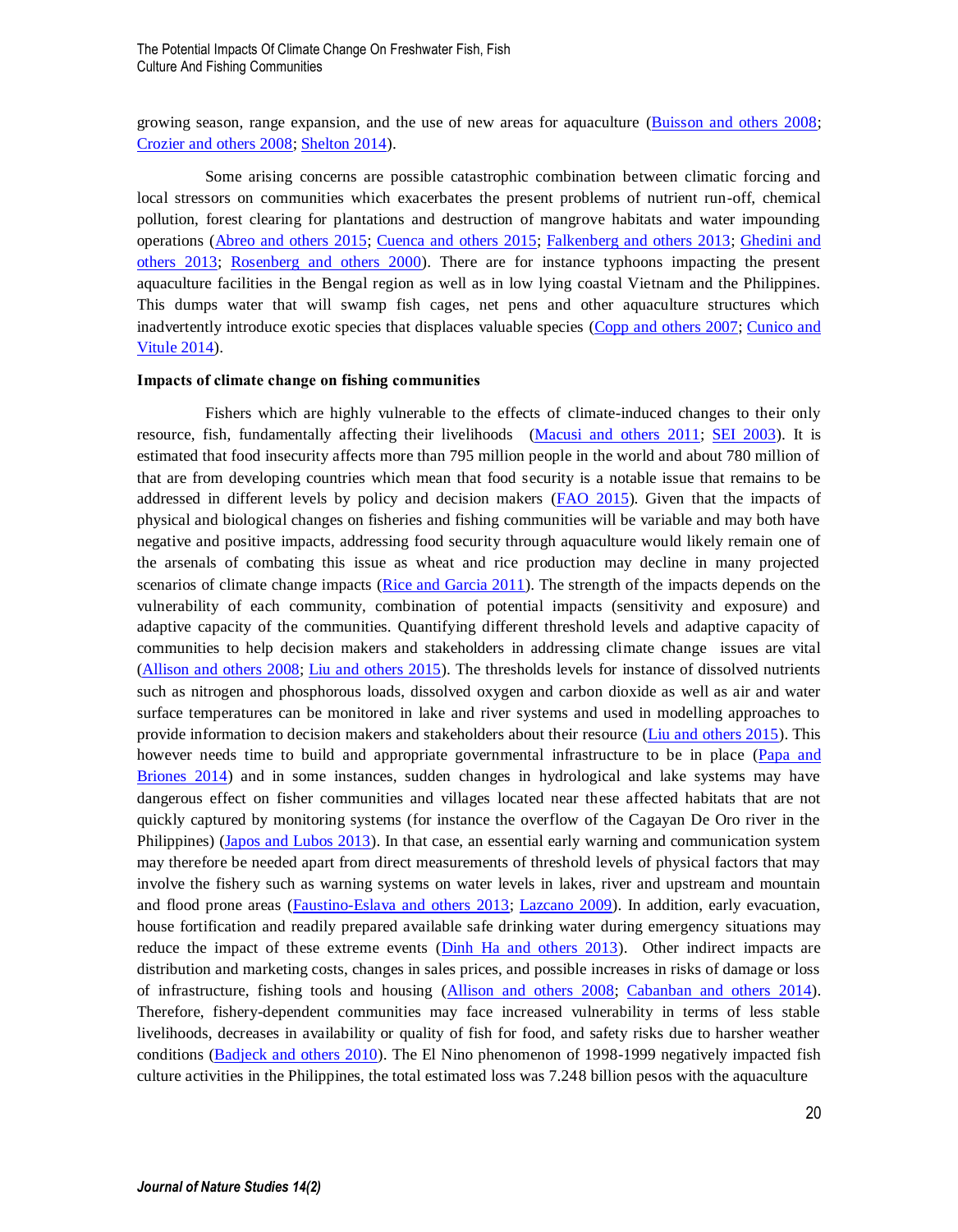sub-sector severely hit with an economic loss of approximately Php 6 million, or 85% of its production capacity followed by marine fisheries (14.78%, Php 1 million) and inland fisheries (0.26%, Php 18,000 pesos) [\(Guerrero 1999\)](#page--1-11). These heavy losses can be avoided by retooling fishers to go beyond aquaculture when future El Nino events occur [\(Guerrero 1999\)](#page--1-11).

In addition, worsening storms increase the risks associated with working at lakes, rivers, channels and reservoirs and changes in weather patterns may disrupt fishing operations that are based on traditional knowledge of local weather and current systems [\(Webster and others 2005\)](#page--1-51). Disruption of other sectors, such as agriculture, tourism and manufacturing by such extreme events may lead to indirect socio-economic effects [\(Defiesta and Rapera 2014;](#page--1-5) [Faustino-Eslava and others 2013;](#page--1-10) Israel and Briones 2012). There are many more examples in this context. Drought and flood affecting agriculture may push people out of agriculture and into fishing with labor displacement playing a key role in conflicts over labor opportunities and increased fishing pressure. This was observed as a result of hurricanes in the Caribbean (Mahon 2002) as well as during the recent typhoon Yolanda that ravaged Central Philippines [\(Cabanban and others 2014\)](#page--1-15). As a stop gap measure to offset local unemployment and to trigger economies, boat building activities, boat and fishing net donations were formulated as livelihood programs of the government in these affected areas [\(Libre and others 2015;](#page--1-31) Macusi 2015). Droughts and resultant agricultural failure predicted in some areas of sub-Saharan Africa may lead to so-called "environmental refugees" moving to coastal areas and creating an influx of surplus fishing labor [\(Conway and others 2005\)](#page--1-26). Moreover it was also observed in Antigua and Barbuda, during Hurricane Luis in 1995 the destruction and damage of tourist infrastructures resulted in the transfer of workers from this sector into fishing for short-term employment, adding pressure to fishing stocks and labor supply (Mahon 2002).

The forecast in Southern Africa is displacement and increased migration that leads to greater variability in lake levels and river flows, affecting lakeshore and river floodplain livelihoods that incorporate fishing [\(Conway and others 2005\)](#page--1-26). Under increasing uncertainty, migratory fishers becomes a more rational livelihood strategy than investing in a stable village-based existence. Storm and severe weather disturbance can destroy or severely damage infrastructure and equipment such as port, landing sites and boats (Table 1 (Jallow and others 1999). The increasing severity of storms for the past 30 years has been documented [\(Webster and others 2005\)](#page--1-51).

On the other hand, change in migration routes and biogeography of fish stocks can directly affect fishing effort of fishers, this will have impact on their search and travelling time, thus increasing fuel and ice costs (Mahon 2002). Reduction of catches and collapse of stock due to climate change can lead to unemployment. In Connecticut, catches of lobster fell by 59% between 1999 and 2002 which was linked to increased sea surface temperature in the Gulf of Maine and resulted in the loss of 40% of the lobstermen [\(Donn 2004\)](#page--1-8).

Species range shift due to climate change in freshwater systems also affects fisher communities adversely. For instance, in the Philippines, aquaculture production is primarily done by stocking fingerlings in lakes and reservoirs and collecting them by organized capture. But climate change may threaten this livelihood through increased natural calamities such as floods, typhoons and nutrient overturning of reservoirs causing fishkills [\(Escobar and Falcon 2005;](#page--1-43) Johnson and Harrison 2015; [Yamaguchi and Sai 2015\)](#page--1-28). In addition, the shift of the distribution range of freshwater target species may also occur. Although in general, the most common culture species are tilapia, milkfish, carps and catfish in Southeast Asia other freshwater fish species may change their distribution range and thereby leave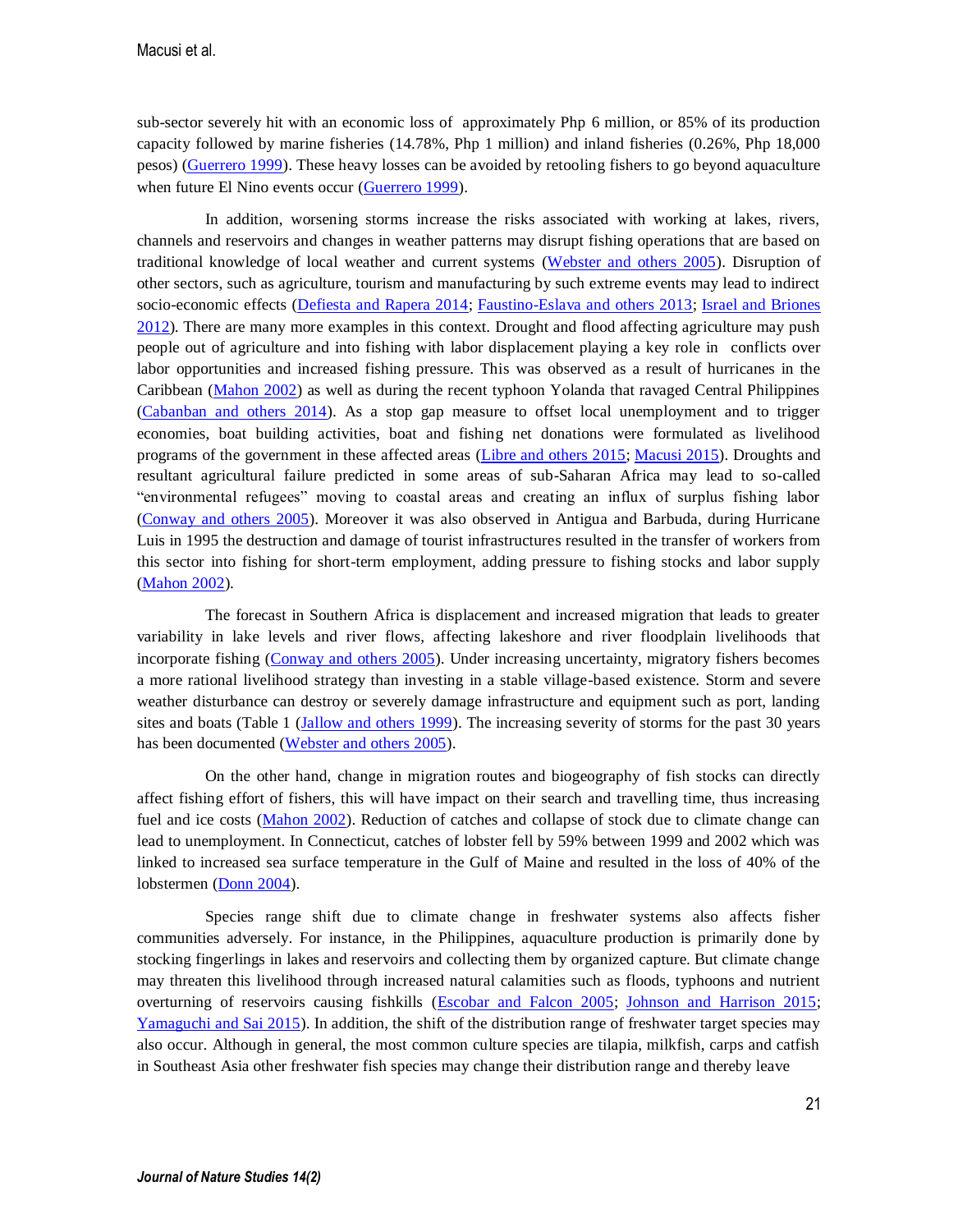behind the local businesses such as resorts, restaurants and fishing equipment retailers that depend upon them.

On the other hand, climate change may also have some positive impacts on fisher communities. Climate change increases revenues with increased culture and increased catches of certain species freed from predation and competition of other species that changes in range and in number in the wild [\(Shelton 2014\)](#page--1-27). This includes intensive culture of tilapia, catfish (pangasius) and milkfish (bangus) both inland and in brackishwater aquaculture. Changes in species abundance can also lead to changes in harvest and processing costs due to retooling (change of gear, boat) to harvest the newly abundant species [\(Broad and others 1999;](#page--1-13) Knapp 1998). Artisanal fishermen with limited resources will be particularly affected due to their inability to quickly adapt to new harvesting techniques and tools. Any net increases in overall fisheries yield and associated livelihood benefits such as improved earnings and food security are likely to come at the expense of reductions to species diversity and greater fluctuations in total annual landings and potentially increasing livelihood vulnerability [\(Cochrane and others 2009;](#page--1-29) Daw and others [2009\)](#page--1-7).

Unforeseen events leading to reductions in fisheries production will require fishers to further diversify their activities and flexibly exploit other resources as they become available. Thus, their vulnerability to climate change will largely depend on their capacity to adapt. The typically poor status of healthcare system and inadequate facilities found in many coastal developing areas makes fishers vulnerable to extreme events and outbreaks of diseases in these areas as they are unable to pay for these services (Japos and Lubos 2013). Longer and deeper floods might benefit the landless and seasonal fishers, as access to the fishery will remain open for longer periods of time, but drainage congestion and standing water may increase the risk of outbreak of cholera and other waterborne and diarrheal diseases such as malaria, dengue and dysentery (*Epstein 2001*; *Medlock and Vaux 2015*). Studies have also shown that the El Niño cycle in certain areas is associated with changes in the risk of diseases transmitted by mosquitoes, such as malaria and dengue fever, and diseases caused by rhabdo viruses other than dengue virus [\(Hellberg and Chu 2015\)](#page--1-45). The risk of malaria in South America, Central Asia, and Africa (areas where the majority of small scale fishermen are located) has been shown to be sensitive to variability in climate driven by El Niño [\(Patz and Kovats 2002\)](#page--1-39)

The livelihoods of small-scale fishers are already vulnerable to a range of non-climate risks, including fluctuating resources, loss of access, HIV/AIDS, market fluctuations, conflict, political marginalization and poor governance [\(Allison and others 2008\)](#page--1-49). This insecurity inhibits investment in long-term strategies for sustainable fisheries and will be exacerbated by additional insecurities caused by climate change impacts. Moreover, injury and death are the direct health impacts often associated with natural disasters linked to climate change events such as increased frequency and severity of floods and hurricanes (Figure 2) [\(Faustino-Eslava and others 2013;](#page--1-10) [Papa and Briones 2014;](#page--1-25) [Webster and others](#page--1-51)  [2005\)](#page--1-51).

In the case of injury, there is an obvious impact on human capital through the resulting reduction in the physical capabilities of fishermen to pursue their livelihoods [\(Brunner and others 2009;](#page--1-41) [Wijkstrom 2003\)](#page--1-47). Within communities and households, existing gender issues related to differentiated access to resources and occupational change in markets, distribution and processing, where women currently play a significant role, may be heightened under conditions of stress and increased competition for resources and jobs stemming from climate change. Due to increasing uncertainty of income over time, fisher communities are trying to secure their requirements in difficult economic situations. In some cases,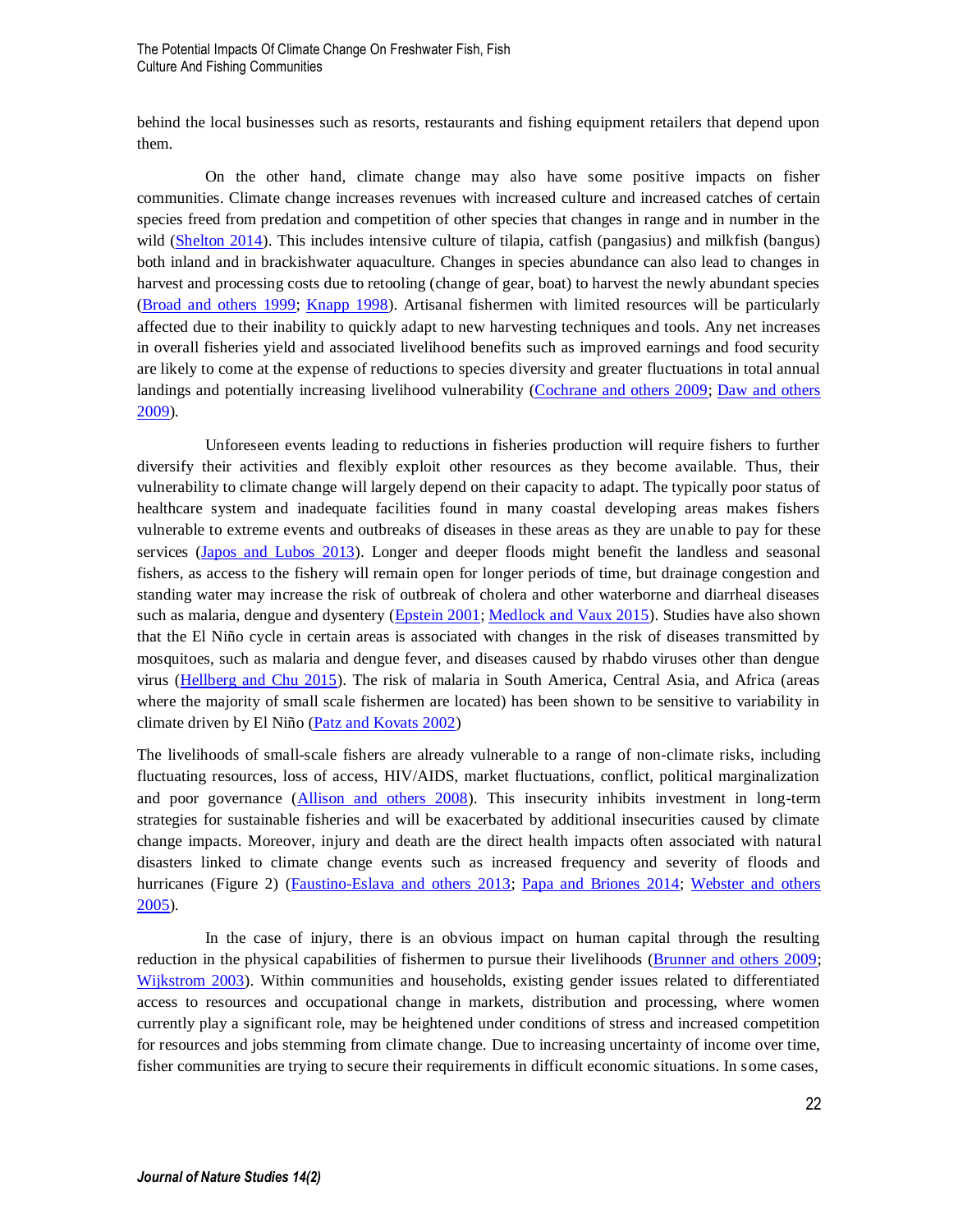

as was in marine fisheries in Peru, because of the decreasing catches, fishers were left without a safety and access to financial resources [\(Broad and others 1999\)](#page--1-13).

Figure 2. Change in the number of storms for every 14 years from 1975 to 2004 having categories 4 and 5 in different ocean basins (source: Webster and others 2005).

Impacts on food security related to access and availability of important traditional food species can be significant in a scenario of decreased catches due to climate change events [\(Wijkstrom 2003\)](#page--1-47). The risk of malnutrition and under nutrition for communities highly dependent on fish as a source of protein [\(Ogutu-Ohwayo and others 1997\)](#page--1-15), combined with changes in diet (reduction of protein from fish source) are some of the possible effects. Decline in commercial fisheries, leading to decrease in income, can dramatically reduce the ability to purchase store-bought food during periods of natural resource scarcity. Fishing operations especially for small scale fisheries can be directly disrupted by poor weather, while extreme events can damage vessels and shore-based infrastructure. City ports and facilities required by larger vessels may be affected.

The socio-economic impacts of climate change can be largely influenced by availability of resources which will impact on fishing cost and income. Climate and weather may affect the availability of fish products in the ways described above. The cost of many inputs into fishing could be affected by increased frequency of storms (e.g. Philippines) causing decrease in availability of resources [\(Faustino-](#page--1-10)[Eslava and others 2013;](#page--1-10) [Papa and Briones 2014\)](#page--1-25). Increasingly poor weather will also increase cost resulting from increased fuel cost due to increased labor cost and poor working conditions, increasing maintenance cost for vessel and fishing equipment (traps or cages) or cost associated with gear replacement following loss or destruction.

Loss of income will also result when weather conditions are such that it prohibits fishers from going out to lakes and rivers to fish. The unavailability of resources will create further hardships to fishers who are socially and politically marginalized with limited access to food, finance, health care, education and other public services [\(Emdad and others 2015\)](#page--1-40). Fishers' inability to harvest fish resource may cause them to migrate to urban areas or to cities to increase their chances of earning a living.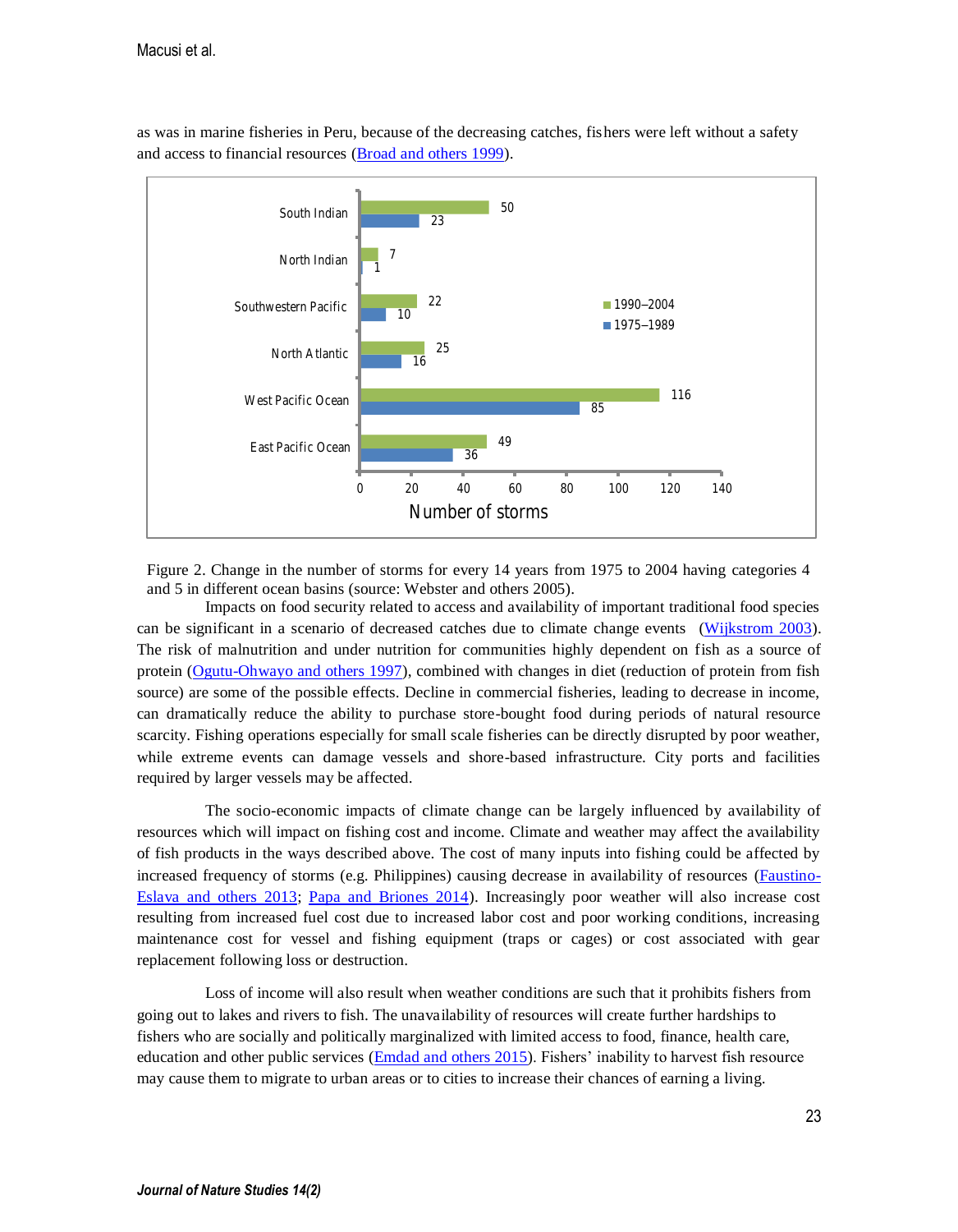| Type of<br>fishery        | <b>Drivers</b>                                 | Impact                                                                                                                         | Reference                                                                                                                                                                                                                         |
|---------------------------|------------------------------------------------|--------------------------------------------------------------------------------------------------------------------------------|-----------------------------------------------------------------------------------------------------------------------------------------------------------------------------------------------------------------------------------|
| Freshwater<br>fin fish    | Sea-level rise                                 | Loss of coastal fish breeding and<br>nursery habitats e.g. Mangroves and<br>coral reefs                                        | Cuenca and others 2015; Krueger<br>and others 2010; Macusi and<br>others 2011; Pratchett and others<br>2011:                                                                                                                      |
|                           | Higher water<br>temperatures                   | Changes in sex ratio                                                                                                           | Brown and others 2015; Ospina-<br>Álvarez and Piferrer 2008:<br>Sfakianakis and others 2012:<br>Nõges and Järvet 2005; Warren<br>and others 2012<br>Baisez and others 2011; Pörtner<br>and Farrell 2008; Pörtner and Peck<br>2010 |
|                           |                                                | Altered time of spawning                                                                                                       |                                                                                                                                                                                                                                   |
|                           |                                                | Altered time of migration                                                                                                      |                                                                                                                                                                                                                                   |
|                           |                                                | Reduced fish abundance                                                                                                         | Ficke and others 2007; Pörtner and<br>Peck 2010:                                                                                                                                                                                  |
|                           | Extreme weather<br>events<br>(typhoons/floods) | destruction of homes, loss of ports<br>and harbors                                                                             | Capili and others 2005;<br>Faustino-Eslava and others 2013;<br>Katikiro and Macusi 2012;<br>Webster and others 2005                                                                                                               |
| Culture-<br>based fishery | Droughts                                       | Changes in water levels and<br>physico-chemical properties of<br>lakes, artificial reservoirs and rivers                       | Ahmed and others 2013;<br>Gronewold and others 2013;<br>Rosenberg and others 2000; Traore<br>and Owiyo 2013                                                                                                                       |
|                           | Higher water<br>temperatures                   | Thermal stratification,<br>phytoplankton bloom                                                                                 | Azanza and others 2006; San<br>Diego-McGlone and others 2008                                                                                                                                                                      |
|                           | Extreme weather<br>events<br>(typhoons/floods) | Destruction of coastal, fluvial,<br>lacustrine fishing infrastructures;<br>increased chances of release of<br>invasive species | Daw and others 2009; Johnston<br>and Purkis 2015; Pappal and<br>others 2008                                                                                                                                                       |
| Fisher<br>communities     | Droughts                                       | Reduced fishing days; reduced fish<br>catch; food scarcity                                                                     | Abubakar and Yamusa 2013:<br>Gillson and others 2009                                                                                                                                                                              |
|                           | Extreme weather<br>events (supertyphoons)      | Reduced chances for fishing;<br>increased chances for fishing<br>accidents                                                     | Deepananda 2013; Deepananda<br>and Macusi 2012                                                                                                                                                                                    |
|                           |                                                | Destruction of productive assets,<br>homes, fishing gears                                                                      | Albert and Isife 2014                                                                                                                                                                                                             |

**Table 1. Summary of potential impacts of climate change on freshwater fish, aquaculture, and fisher communities**

#### **Implications for fisheries**

Understanding the effects of climate change on freshwater fish, fish farming and the communities that are dependent on them are of great importance for food, livelihood and adaptation of fishers. Given the variety of impacts due to climatic changes from air, water surface temperatures, rainfall, nutrient run-offs, extreme weather events and species distribution and phenology there is no doubt that measures to mitigate climate change impacts are indispensable. Climate warming has been shown to increase the frequency of extreme weather events increasing natural disasters that have impacts on fisheries production and costs and ultimately on the fisher. The impacts on inland fisheries and fish farming are particularly obvious in the availability of fish for food, income and livelihoods and its ramifications on the social fabric of society.

### **Conclusion**

Climate changes are components of other stressors on the environment and produce actual and potential impacts on fisheries. The effects of climate change on freshwater ecosystems cannot be easily controlled by engineering measures. A general strategy to mitigate the possible negative impacts of these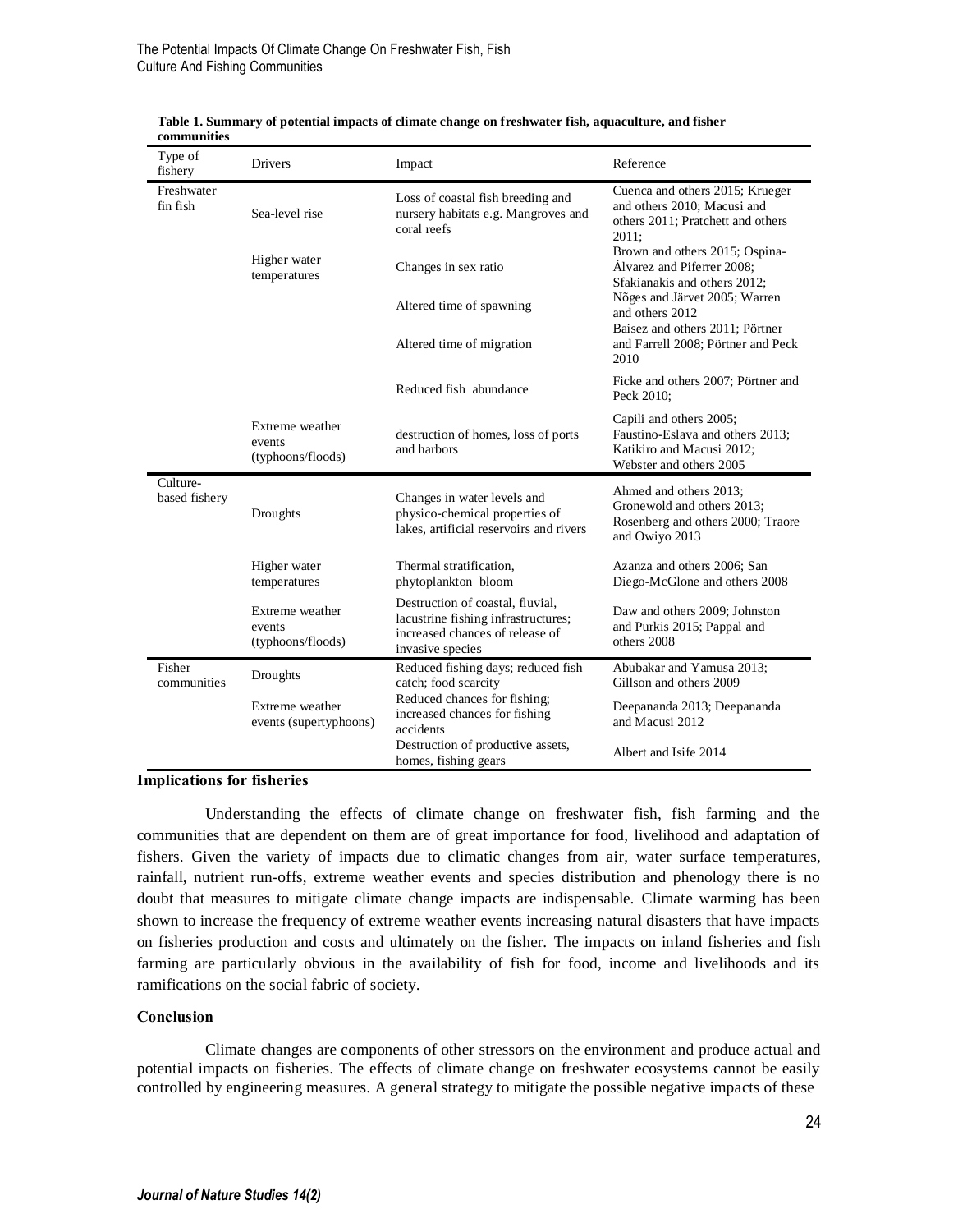combined stressors would be conservation of fish habitats, including mountain and forest ecosystems that ultimately affect the biota of lake, river and streams. The promotion of protected areas particularly national inland water areas and head water resources through monitoring systems, reforestation programs and community based management measures are focal points of adaptation strategy. Together, in combination with building better infrastructure that are climate proofed will lessen the impact of climate change on communities. The creation and management of protected areas in coastal and deltaic regions is advocated, which includes mangrove reforestations in recognition of their value in reducing the negative influence of climate change as trees act as efficient storage for carbon. The better the condition of wildlife habitats, the more resilient they will become to any natural perturbations as this increases their ability to homeostasis. Other mitigation measures include increasing fuel efficiency of boats used in fishing to minimize the contribution of fisheries to climate change and utilization of waste products from fish processing into biodiesel. Others include creation of protected and buffer zones in rivers and lakes to allow spawning, growth and reproduction of a portion of the fecund female adult fish population in the wild.

# **Acknowledgment**

The authors would like to thank Prof. Milagrosa R. Martinez-Goss of the Institute of Biological Sciences and our colleagues at the Phycolab 1 of UP Los Baños for the lab space provided during the early stages of this manuscript.

## **Statement of Authorship**

All authors contributed equally to the development of the concept, gathered literature and wrote several versions of the manuscript.

# **References**

- Abreo, N.A.S.; Macusi, E.D.; Cuenca, G.C.; Ranara, C.T.B.; Andam, M.B.; Cardona, L.T.; Arabejo, G.F.P. Nutrient enrichment, sedimentation, heavy metals and plastic pollution in the marine environment and its implications on Philippine marine biodiversity: A Review. IAMURE International Journal of Ecology and Conservation. 15:111-168; 2015
- Allison, E.H. Aquaculture, fisheries, poverty and food security. Working Paper 2011-65. Penang, Malaysia: World Fish Center; 2011
- Allison, E.H.; Adger, W.N.; Badjeck, M.-C.; Brown, K.; Conway, D.; Dulvy, N.K.; Halls, A.; Perry, A.; Reynold, J.D.; 2005. Effects of climate change on sustainability of capture and enhancement fisheries important to the poor: analysis of the vulnerability and adaptability of fisher folk living in poverty. Project No R 4778J, Final Technical Report. United Kingdom: DFID; 2005
- Allison, E.H.; Beveridge, M.C.M.; van Brakel, M. Climate change, small-scale fisheries and smallholder aquaculture. Stockholm, Sweden: Royal Swedish Academy of Agriculture and Forestry; 2008
- Ambrogi, A.O. Global change and marine communities: alien species and climate change. Marine Pollution Bulletin 55:342-352; 2007
- Azanza, R.; Baula, I.; Fukuyo, Y. Seasonal changes in phytoplankton composition in an extensive fish culture area in Bolinao, Pangasinan Philippines. Coastal Marine Science. 30:85-87; 2006
- Azanza, R.V.; Fukuyo, Y.; Yap, L.G.; Takayama, H. Prorocentrum minimum bloom and its possible link to a massive fish kill in Bolinao, Pangasinan, Northern Philippines. Harmful Algae. 4:519-524; 2005
- Badjeck, M.C.; Allison, E.H.; Halls, A.S.; Dulvy, N.K. Impacts of climate variability and change on fishery-based livelihoods. Marine Policy 34:375-383; 2010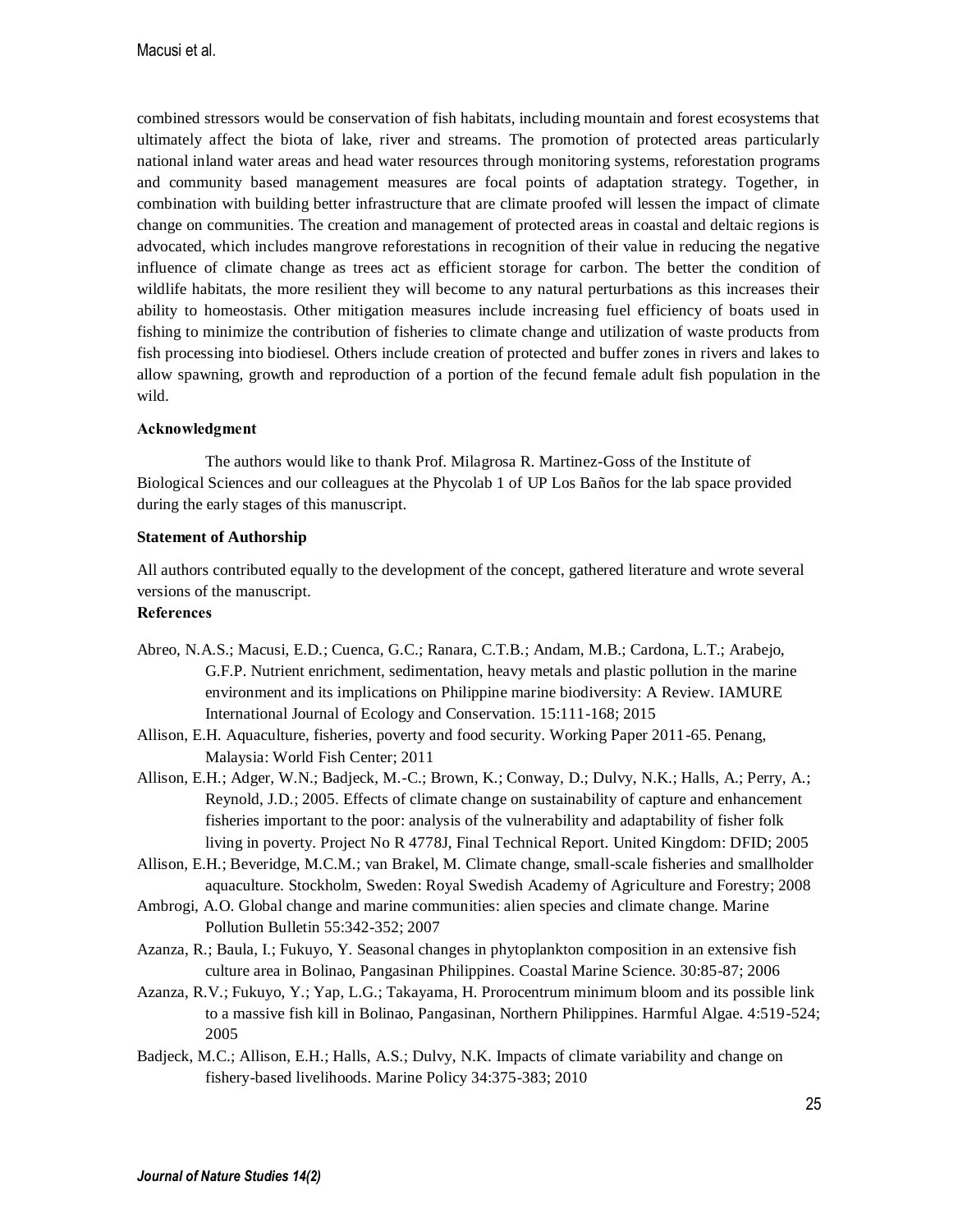- Baisez, A.; Bach, J.M.; Leon, C.; Parouty, T.; Terrade, R.; Hoffmann, M.; Laffaille, P. Migration delays and mortality of adult atlantic salmon (*Salmo salar*) en route to spawning grounds on the River Allier, France. Endangered Species Research 15:265–270; 2011
- Béné, C.; Barange, M.; Subasinghe, R.; Pinstrup-Andersen, P.; Merino, G.; Hemre, G.-I.; Williams, M. Feeding 9 billion by 2050 - Putting fish back on the menu. Food Sec:14; 2015
- Broad, K.; Pfaff, A.S.P.; Glantz, M.H. Climate information and conflicting goals: El Niño 1997 to 1998 and the Peruvian fishery. Public philosophy, environment and social justice. New York, USA: Carnegie Council for Ethics and International Affairs; 1999
- Brunner, E.J.; Jones, P.J.; Friel, S.; Bartley, M. Fish, human health and marine ecosystem health: policies in collision. International Journal of Epidemiology 38:93-100; 2009
- Buisson, L.; Grenouillet, G.; Casajus, N.; Lek, S. Predicting the potential impacts of climate change on stream fish assemblages. American Fisheries Society Symposium 73:327-346; 2010
- Buisson, L.; Thuiller, W.; Lek, S.; Lim, P.; Grenouillet, G. Climate change hastens the turnover of stream fish assemblages. Global Change Biology. 14:2232–2248; 2008
- Cabanban, A.S.; Teves-Maturan, D.M.; Parducho, V.A.; Palomares, M.L.D. Philippine Marine Fisheries Catches: A Bottom-up Reconstruction, 1950 to 2010. in: Palomares M.L.D., Pauly D., eds. Marine artisanal fisheries of the Philippines, Subzone C - Visayas (Regions VI-VIII). British Columbia Vancouver, Canada: Fisheries Centre, University of British Columbia; 2014
- Capili, E.B.; Ibay, A.C.S.; Villarin, J.R.T. Climate Change Impacts and Adaptation on Philippine Coasts. Proceedings of the International Oceans 2005 Conference 19-23 September Washington D.C., USA.; 2005
- Carpenter, S.R.; Brock, W.A.; Cole, J.J.; Kitchell, J.F.; Pace, M.L. Leading indicators of trophic cascades. Ecology Letters. 11:128-138; 2008
- Chang, L.H.; Hunsaker, C.T.; Draves, J.D. Recent research on effects of climate change on water resources. Water Resources Bulletin. 28:273-286; 1992
- Cheung, W.W.L.; Lam, V.W.Y.; Sarmiento, J.L.; Kearney, K.; Watson, R.; Pauly, D. Projecting global marine biodiversity impacts under climate change scenarios. Fish Fish. 10:235-251; 2009
- Cheung, W.W.L.; Lam, V.W.Y.; Sarmiento, J.L.; Kearney, K.; Watson, R.; Zeller, D.; Pauly, D. Largescale redistribution of maximum fisheries catch potential in the global ocean under climate change. Global Change Biology. 16:24-35; 2010
- Cheung, W.W.L.; Meeuwig, J.J.; Feng, M.; Harvey, E.; Lam, V.W.Y.; Langlois, T.; Slawinski, D.; Sun, C.; Pauly, D. Climate-change induced tropicalisation of marine communities in Western Australia. Mar Freshwater Res. 63:415-427; 2012
- Cline, T.J.; Bennington, V.; Kitchell, J.F. Climate change expands the spatial extent and duration of preferred thermal habitat for Lake Superior fishes. Plos One. 8; 2013
- Cochrane, K.; De Young, C.; Soto, D. Climate change implications for fisheries and aquaculture: Overview of current scientific knowledge. Rome, Italy; 2009
- Conway, D.; Allison, E.H.; Felstead, R.; Goulden, M. Rainfall variability in East Africa: implications for natural resources management and livelihoods. Phil Trans Royal Soc A 363:49–54; 2005
- Copp, G.H.; Templeton, M.; Gozlan, R.E. Propagule pressure and the invasion risks of non-native freshwater fishes: a case study in England. Journal of Fish Biology 71:148-159; 2007
- Crozier, L.G.; Hendry, A.; Lawson, P.W.; Quinn, T.P.; Mantua, N.J.; Battin, J.; Huey, R.B. Potential responses to climate change in organisms with complex life histories: evolution and plasticity in Pacific salmon. Evol Appl. 1:252–270; 2008
- Cuenca, G.C.; Macusi, E.D.; Abreo, N.A.S.; Ranara, C.T.B.; Andam, M.B.; Cardona, L.T.; Guanzon, G.C. Mangrove ecosystems and associated fauna with special reference to mangrove crabs in the Philippines: A Review. IAMURE International Journal of Ecology and Conservation 15:60-110; 2015
- Cunico, A.M.; Vitule, J.R.S. First records of the European catfish, Silurus glanis Linnaeus, 1758 in the Americas (Brazil). BioInvasions Records. 3:117-122; 2014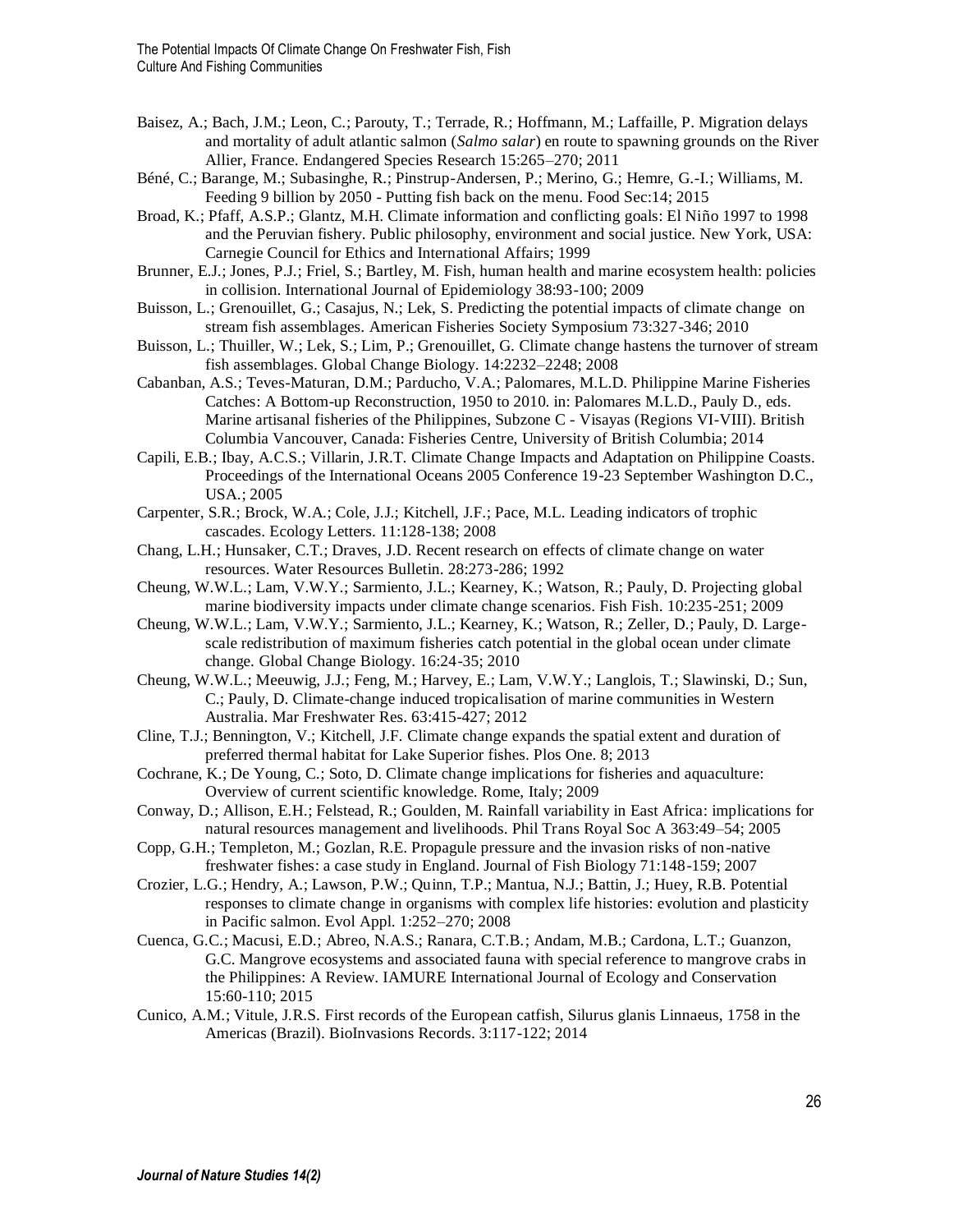- Daw, T.; Adger, W.N.; Brown, K.; Badjeck, M. Climate change and capture fisheries: potential impacts, adaptation and mitigation. in: Cochrane C., Young D., De Soto K., Bahri T., eds. Climate change implications for fisheries and aquaculture overview of current scientific knowledge-Aquaculture Technical Paper No 530. Rome, Italy: Food and Agricultur Organization of the United Nations; 2009
- Deepananda, K.H.M.A.; Macusi, E.D. The changing climate and its implications to capture fisheries: A review Journal of Nature Studies. 11 71-87; 2012
- Defiesta, G.; Rapera, C.L. Measuring adaptive capacity of farmers to climate change and variability: Application of a composite index to an agricultural community in the Philippines. Journal of Environmental Science and Management 17; 2014
- Dinh Ha, Q.; Dizon, J.T.; Quimbo, M.A.T.; Rola, A.C.; Pintor, L.L. Climate Change Adaptation and Social Capital: The Case of Red River Delta Biological Reserve, Vietnam. IAMURE International Journal of Ecology and Conservation. 7:56-69; 2013
- Donn, J. Lobster decline tied to global warming, Bangor Daily News, 23/10/04. 2004
- Duarte, C.M.; Holmer, M.; Olsen, Y.; Soto, D.; Marbà, N.; Guiu, J.; Black, K.; Karakassis, I. Will the Oceans Help Feed Humanity? BioScience. 59:967-976; 2009
- Eissa, A.E.; Zaki, M.M. The impact of global climatic changes on the aquatic environment. Procedia Environmental Sciences. 4:251-259; 2011
- Emdad, H.C.; Julian, I.C.; Berkes, F.; Giesbrecht, D. Small-scale fishers' adaptations to change: The role of formal and informal credit in Paraty, Brazil. Marine Policy 51:401-407; 2015
- Epstein, P.R. Climate change and emerging infectious diseases. Microbes and infection / Institut Pasteur. 3:747-754; 2001
- Escobar, E.; Falcon, L.I. Sediment oxygen consumption in the southwestern Gulf of Mexico. Benthic Habitats and the Effects of Fishing. 41:219-233; 2005
- Falkenberg, L.J.; Connell, S.D.; Russell, B.D. Disrupting the effects of synergies between stressors: Improved water quality dampens the effects of future  $CO<sub>2</sub>$  on a marine habitat. J Appl Ecol 50:51-58; 2013
- FAO. The state of world fisheries and aquaculture. Rome, Italy Food and Agriculture Organization of the United Nations; 2014
- FAO. The State of Food Insecurity in the World 2015. Rome, Italy: Food and Agriculture Organization of the United Nations; 2015
- Faustino-Eslava, D.V.; Dimalanta, C.B.; Yumul, J., Graciano P., ; Servando, N.T.; Cruz, N.A. Geohazards, tropical cyclones and disaster risk management in the philippines: adaptation in a changing climate. Journal of Environmental Science and Management. 16:84-97; 2013
- Ficke, A.D.; Myrick, C.A.; Hansen, L.J. Potential impacts of global climate change on freshwater fisheries. Rev Fish Biol Fisher. 17:581-613; 2007
- Francisco, E. Tales of the undamned. Science. 15:235; 2004
- Frenot, Y.; Chown, S.L.; Whinam, J.; Selkirk, P.M.; Convey, P.; Skotnicki, M.; Bergstrom, D.M. Biological invasions in the Antarctic: extent, impacts and implications. Biological reviews of the Cambridge Philosophical Society. 80:45-72; 2005
- Ghedini, G.; Russell, B.D.; Connell, S.D. Managing local coastal stressors to reduce the ecological effects of ocean acidification and warming. Water (Switzerland) 5:1653-1661; 2013
- Guerrero, R.D. The impacts of El Niño on Philippine fisheries. Naga: the ICLARM Quarterly. 22:14-15; 1999
- Hellberg, R.S.; Chu, E. Effects of climate change on the persistence and dispersal of foodborne bacterial pathogens in the outdoor environment: A review. Crit Rev Microbiol. 23:1-25; 2015
- Hoegh-Guldberg, O.; Mumby, P.J.; Hooten, A.J.; Steneck, R.S.; Greenfield, P.; Gomez, E.; Harvell, C.D.; Sale, P.F.; Edwards, A.J.; Caldeira, K.; Knowlton, N.; Eakin, C.M., 12; Iglesias-Prieto, R.; Muthiga, M.; Bradbury, R.H.; Dubi, A.; M.E., H. Coral Reefs Under Rapid Climate Change and Ocean Acidification. Science. 318:1737-1742; 2007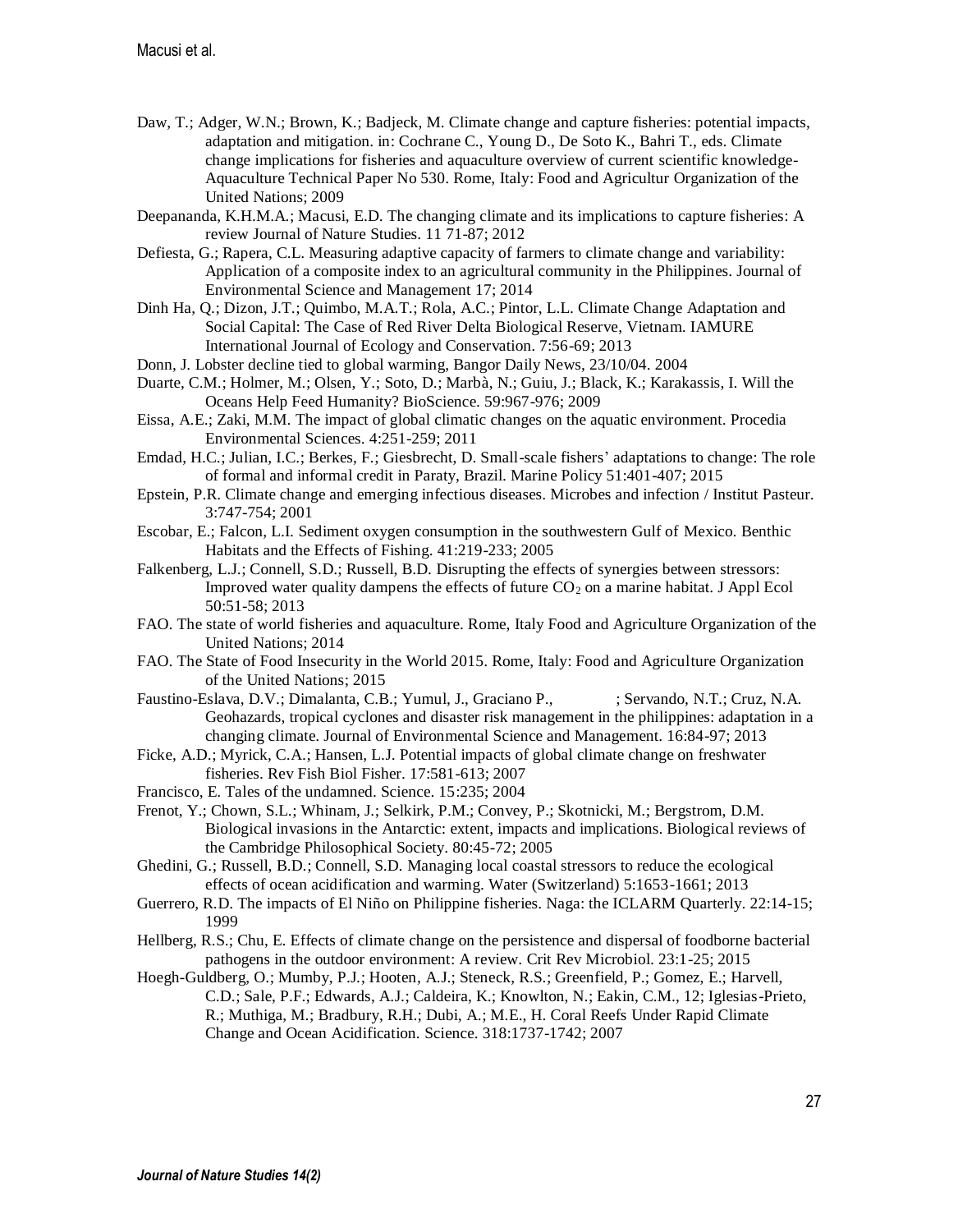- Hughes, T.P.; Bellwood, D.R.; Hoegh-Guldberg, O.; Moltschaniwskyj, N.; Steneck, R.S.; Rodrigues, M.J.; Ceccarelli, D.; Laurence McCook, L.; Pratchett, M.S.; Bette Willis, B. Phase Shifts, Herbivory, and the Resilience of Coral Reefs to Climate Change. Current Biology. 17:1-6; 2007
- IPCC. Fourth Assessment Report on Climate Change. Geneva, Switzerland: Intergovernmental Panel on Climate Change; 2007
- Israel, D.; Briones, R.M. Impacts of natural disasters on agriculture, food security, and natural resources and environment in the Philippines. Discussion Paper Series No 2012-36. Manila, Philippines: Philippine Institute for Development Studies 2012
- Jacobs, J.W. International river basin development and climatic change: The lower Mekong of Southeast Asia. Colorado, U.S.A.: University of Colorado; 1992
- Jallow, B.P.; Toure, S.; Barrow, M.M.K.; Mathieu, A.A. Coastal zone of The Gambia and the Abidjan region in Côte d'Ivoire: sea level rise vulnerability, response strategies, and adaptation options. Climatic Research. 12:129-136; 1999
- Japos, G.V.; Lubos, L.C. Practices, Behaviors, and Action on Climate Change and Environmental Protection and Conservation of Settlers along the Banks of Oro River, Northern Mindanao, Philippines. IAMURE International Journal of Ecology and Conservation Vol 15: 111-168. 6:77-92; 2013
- Johnson, A.; Harrison, M. The Increasing Problem of Nutrient Runoff on the Coast. Am Sci. 103:98– 101; 2015
- Katikiro, R.E.; Macusi, E.D. Impacts of Climate Change on West African Fisheries and its Implications on Food Production. Journal of Environmental Science and Management. 15:83-95; 2012
- Knapp, T.J. Current status and future directions of operant research on verbal behavior: Baselines. The Analysis of verbal behavior. 15:121-123; 1998
- Lamberts, D.A.; Kummu, M. Little impact, much damage: the consequences of Mekong river flow alterations for the Tonle Sap ecosystem. in: Keskinen K.M., Varis O., eds. In: Modern Myths of the Mekong A Critical Review of Waterand Development Concepts, Principles and Policies. Helsinki, Finland: Water and Development Publications-Helsinki University of Technology; 2008
- Lazcano, J.M. Early warning system and monitoring systems set in Metro Manila. S&T Post. Bicutan, Taguig Metro Manila, Philippines: Department of Science and Technology; 2009
- Le, H.D.; Smith, C.; Herbohn, J. What drives the success of reforestation projects in tropical developing countries? The case of the Philippines. Global Environmental Change. 24:334-348; 2014
- Libre, S.V.D.; van Voorn, G.A.K.; ten Broeke, G.A.; Bailey, M.; Berentsen, P.; Bush, S.R. Effects of social factors on fishing effort: The case of the Philippine tuna purse seine fishery. Fisheries Research. 172:250-260; 2015
- Liu, J.; Kattel, G.; Arp, H.P.H.; Yang, H. Towards threshold-based management of freshwater ecosystems in the context of climate change. Ecological Modelling. 318:265-274; 2015
- Macusi, E.D. Fish Aggregating Devices (FADs) and the role of socioeconomic factors in driving spatial effort allocation of fishers. Los Banos, Laguna: Southeast Asian Regional Center for Graduate Study and Research in Agriculture (SEARCA); 2015
- Macusi, E.D.; Katikiro, R.E.; Deepananda, K.H.M.A.; Jimenez, L.A.; Conte, A.R.; Fadli, N. Human induced degradation of coastal resources in Asia-Pacific and implications on management and food resources. Journal of Nature Studies. 9/10:13-28; 2011
- Mahon, R. Adaptation of fisheries and fishing communities to the impacts of climate change in the CARICOM region. In: Mainstreaming adaptation to climate change Washington, D. C. USA: The Caribbean Center for Climate Change 2002
- McClanahan, T.; Allison, E.H.; Cinner, J.E. Managing fisheries for human and food security. Fish Fish. 16:78-103; 2015
- Medlock, J.M.; Vaux, A.G. Impacts of the creation, expansion and management of English wetlands on mosquito presence and abundance – developing strategies for future disease mitigation. Parasites & Vectors, 8(1). 8; 2015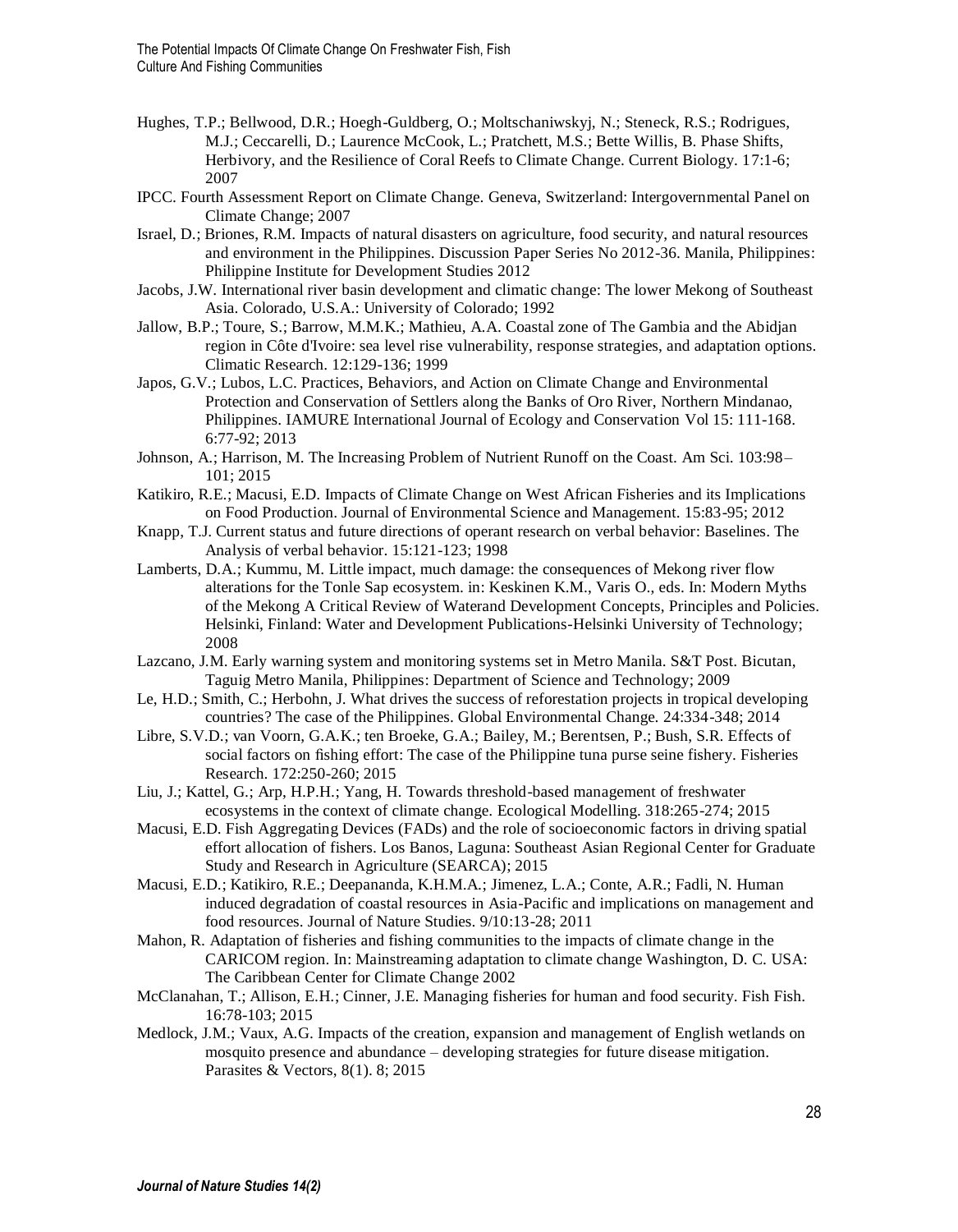- Metzger, R.; Sartoris, F.J.; Langenbuch, M.; Pörtner, H.O. Influence of elevated CO2 concentrations on thermal tolerance of the edible crab Cancer pagurus. Journal of Thermal Biology. 32:144-151; 2007
- Moyle, P.B.; Kiernan, J.D.; Crain, P.K.; Quiñones, R.M. Climate change vulnerability of native and alien freshwater fishes of California: a systematic assessment approach. Plos One. 8:e63883; 2013
- Munday, P.L.; Donelson, J.M.; Danielle L. Dixson, D.L.; Endo, G.G.K. Effects of ocean acidification on the early life history of a tropical marine fish Proc R Soc B. 276, Published online 25 June 2009:3275–3283; 2009
- Murty, T.S.; Flather, R.A.; J. Impact of storm surges in the Bay of Bengal. Res. 12 SRC GoogleScholar:149-161; 1994
- Nielsen, J.L.; Lisle, T.E.; Ozaki, V. Thermally stratified pools and their use by steelhead in northern California streams. Trans Am Fisher Soc. 123:613–626; 1994
- Ochumba, P.B.O. Massive fish kills within the Nyanza Gulf of Lake Victoria, Kenya. Hydrobiologia. 208:93–99; 1990
- Ogutu-Ohwayo, R.; Hecky, R.E.; Cohen, A.S.; Kaufman, L. Human impacts on the African Great Lakes. Env Biol Fish. 50 SRC - GoogleScholar:117-131; 1997
- Papa, R.D.S.; Briones, J.C.A. Climate and human-induced changes to lake ecosystems: What we can learn from monitoring zooplankton ecology. Journal of Environmental Science and Management. 17:60-67; 2014
- Parmesan, C.; Yohe, G. A globally coherent fingerprint of climate change impacts across natural systems. Nature. 421:37–42.; 2003
- Patz, J.A.; Kovats, R.S. Hotspots in climate change and human health. British Medical Journal. 325:1094-1098; 2002
- Pauly, D.; Christensen, V.; Dalsgaard, J.; Froese, R.; Torres, F.J. Fishing Down Marine Food Webs. Science. 279:860-863; 1998
- Pauly, D.; Christensen, V.; Froese, R.; Palomares, M.L. Fishing down aquatic food webs. Am Sci. 88:46- 51; 2000
- Pauly, D.; Christensen, V.; Guénette, S.; Pitcher, T.J.; Sumaila, U.R.; Walters, C.J.; Watson, R.; Zeller, D. Towards sustainability in world fisheries. Nature. 418:689-695; 2002
- Perry, A.L.; Low, P.J.; Ellis, J.R.; Reynolds, J.D. Climate Change and Distribution Shifts in Marine Fishes. Science. 308:1912-1915; 2005
- Pilli-Sihvola, K.; Aatola, P.; Ollikainen, M.; Tuomenvirta, H. Climate change and electricity consumption—Witnessing increasing or decreasing use and costs? Energ Policy. 38:2409- 2419; 2010
- Pörtner, H.O.; Farrell, A.P. Physiology and Climate Change. Science. 322:690-692 2008
- Pörtner, H.O.; Peck, M.A. Climate change effects on fishes and fisheries: towards a cause-and-effect understanding. Journal of fish biology. 77:1745-1779; 2010
- Postel, S.L.; Daily, G.C.; Ehrlich, P.R. Human Appropriation of Renewable Fresh Water. Science. 271:785-788; 1996
- Pringle, C.M. Managing riverine connectivity in complex landscapes to protect'remnant natural areas'. Manejo de la conectividad riverina en los paisajes complejos para proteger el remanente de áreas naturales. Internationale Vereinigung für Theoretische und Angewandte Limnologie Verhandlungen. 27:1149-1164; 2000
- Pringle, C.M. Hydrologic connectivity and the management of biological reserves: A global perspective. Ecological Applications. 11:981-998; 2001
- Ranåker, L.; Nilsson, P.A.; Brönmark, C. Effects of degraded optical conditions on behavioural responses to alarm cues in a freshwater fish. Plos One. 7:2153-2162; 2012
- Rice, J.C.; Garcia, S.M. Fisheries, food security, climate change, and biodiversity: characteristics of the sector and perspectives on emerging issues. ICES Journal of Marine Science: Journal du Conseil. 68:1343-1353; 2011
- Richter, B.D.; Braun, D.P.; Mendelson, M.A.; Master, L.L. Threats to Imperiled Freshwater Fauna. Conservation Biology. 11:1081-1093; 1997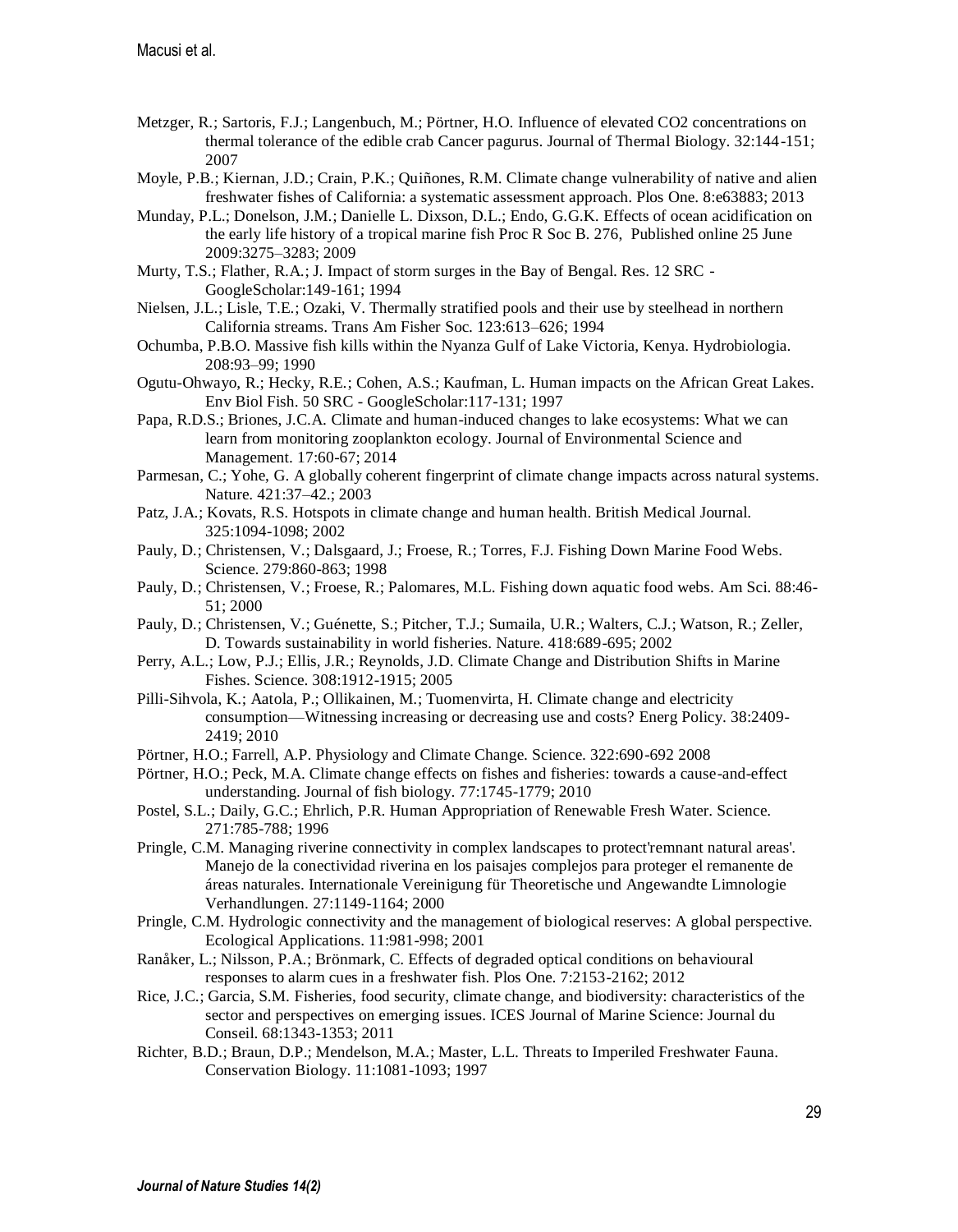- Rosenberg, D.M.; Berkes, F.; Bodaly, R.; Hecky, R.; Kelly, C.; Rudd, J.W. Large-scale impacts of hydroelectric development. Environmental Reviews. 5:27-54; 1997
- Rosenberg, D.M.; McCully, P.; Pringle, C.M. Global-Scale Environmental Effects of Hydrological Alterations: Introduction. BioScience. 50:746-751; 2000
- San Diego-McGlone, M.L.; Azanza, R.V.; Villanoy, C.L.; Jacinto, G.S. Eutrophic waters, algal bloom and fish kill in fish farming areas in Bolinao, Pangasinan, Philippines. Marine Pollution Bulletin. 57:295-301; 2008
- Schindler, D.W. The cumulative effects of climate warming and other human stresses on Canadian freshwaters in the new millennium. Can J Fish Aquat Sci. 58 SRC - GoogleScholar:18-29; 2001
- SEI, I., IISD and Intercooperation. Livelihoods and climate change: Combining disaster risk reduction, natural resource management and cliamet change adaptation in a new approach to the reduction of vulnerability and poverty. 2003
- Sfakianakis, D.G.; Leris, I.; Mylonas, C.C.; Kentouri, M. Temperature during early life determines sex in zebrafish, Danio rerio (Hamilton, 1822). J Biol Res-Thessalon. 17: 68–73; 2012
- Shanley, C.S.; Albert, D.M.; LoS, O.N.E. Climate change sensitivity index for pacific salmon habitat in southeast alaska. P e104799 doi101371 journalpone0104799. 9; 2014
- Sharma, S.; Vander Zanden, M.J.; Magnuson, J.J.; J., L. Comparing climate change and species invasions as drivers of coldwater fish population extirpations. Plos One. 6:e22906; 2011
- Shelton, C. Climate change adaptation in fisheries and aquaculture compilation of initial examples. FAO Fisheries and Aquaculture Circular No 1088. Rome, Italy: Food and Agriculture Organization of the United Nations; 2014
- Simon, K.S.; Townsend, C.R. Impacts of freshwater invaders at different levels of ecological organisation, with emphasis on salmonids and ecosystem consequences. Freshwater Biology. 48:982–994; 2003
- Siringan, F.P.; Azanza, R.V.; Macalalad, N.J.H.; Zamora, P.B.; Sta. Maria, M.Y.Y. Temporal changes in the cyst densities of *Pyrodinium bahamense var. compressum* and other dinoflagellates in Manila Bay, Philippines Harmful Algae. 7 523-531; 2008
- Strzepek, K.M.; Smith, J.B. As Climate changes: International Impacts and Implications. Cambridge, England: Cambridge University Press; 1995
- Tirado, M.C.; Hunnesa, D.; Cohen, M.J.; Lartey, A. Climate Change and nutrition in Africa. Journal of Hunger & Environmental Nutrition. 10:22-46; 2015
- Vista, A.; Norris, P.; Lupi, F.; Bernsten, R. Nutrient loading and efficiency of tilapia cage culture in Taal Lake, Philippines. 89:48-57; 2006
- Vitousek, P.M.; Mooney, H.A.; Lubchenco, J.; Melillo, J.M. Human Domination of Earth's Ecosystems. Science. 277:494-499; 1997
- Vörösmarty, C.J.; Green, P.; Salisbury, J.; Lammers, R.B. Global water resources: Vulnerability from climate change and population growth. Science. 289:284-288; 2000
- Webster, P.J.; Holland, G.J.; Curry, J.A.; Chang, H.R. Changes in tropical cyclone number, duration, and intensity in a warming environment. Science (New York, NY). 309:1844-1846; 2005
- Wijkstrom, U.N. Short and long-term prospects for consumption of fish. Veterinary research communications. 27 Suppl 1:461-468; 2003
- Wright, L.; Fulton, L. Transport Energy Use and Sustainability. Transport Reviews. 25:691-717; 2005
- Xenopoulos, M.A.; Lodge, D.M.; Alcamo, J.A.; Marker, M.; Schulze, K.; Van Vuuren, D.P. Scenarios of freshwater fish extinctions from climate change and water withdrawal. Global Change Biology. 11:1557-1564; 2005
- Yamaguchi, H.; Sai, K. Simulating the vertical dynamics of phosphate and their effects on the growth of harmful algae. Estuarine Coastal and Shelf Science. 164 425-432; 2015